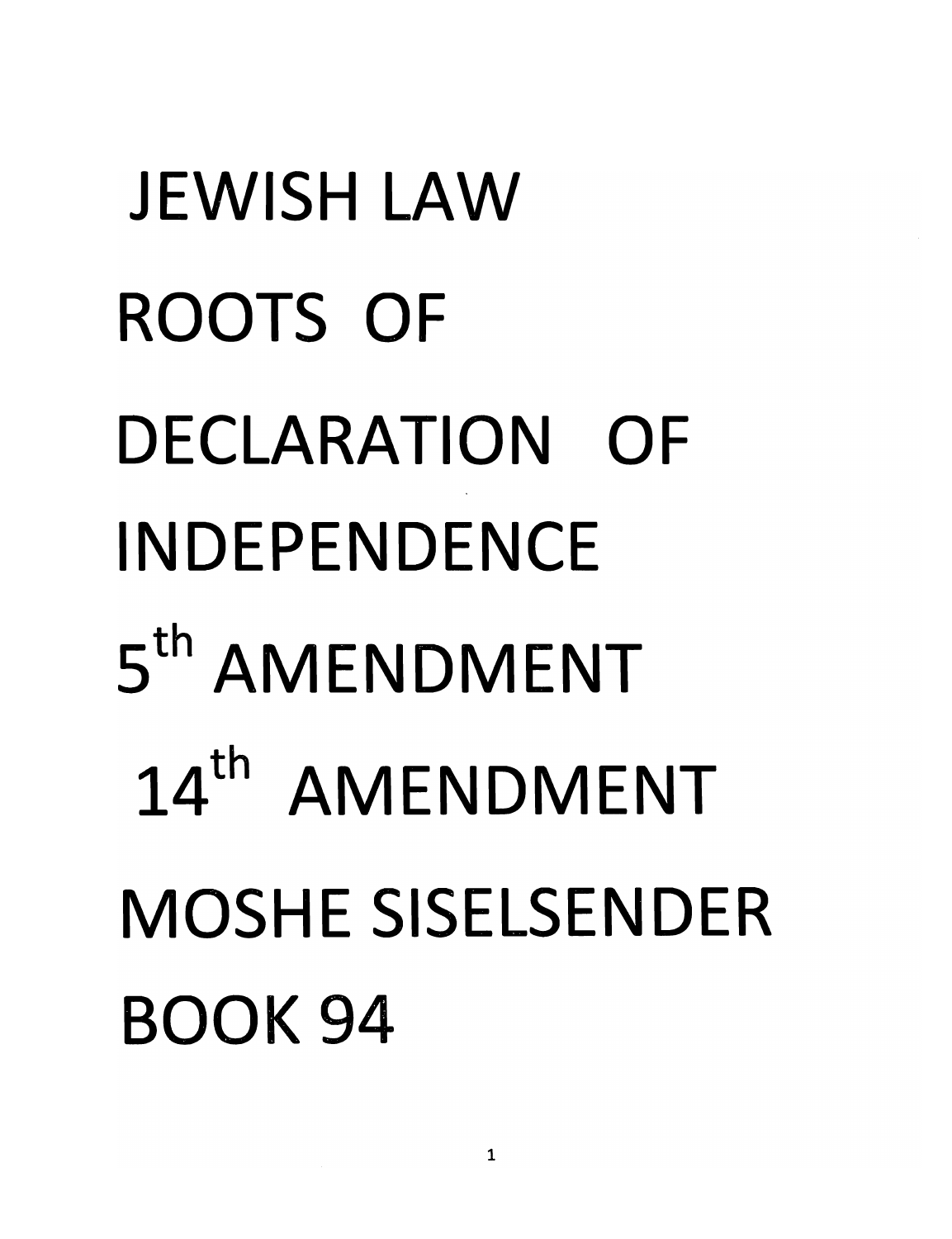**The 10** The Thou shalt not kill Thou shalt not steal These two commandments assume cite community and community community and community community community community community community community community community community community community community community community community community community Presumption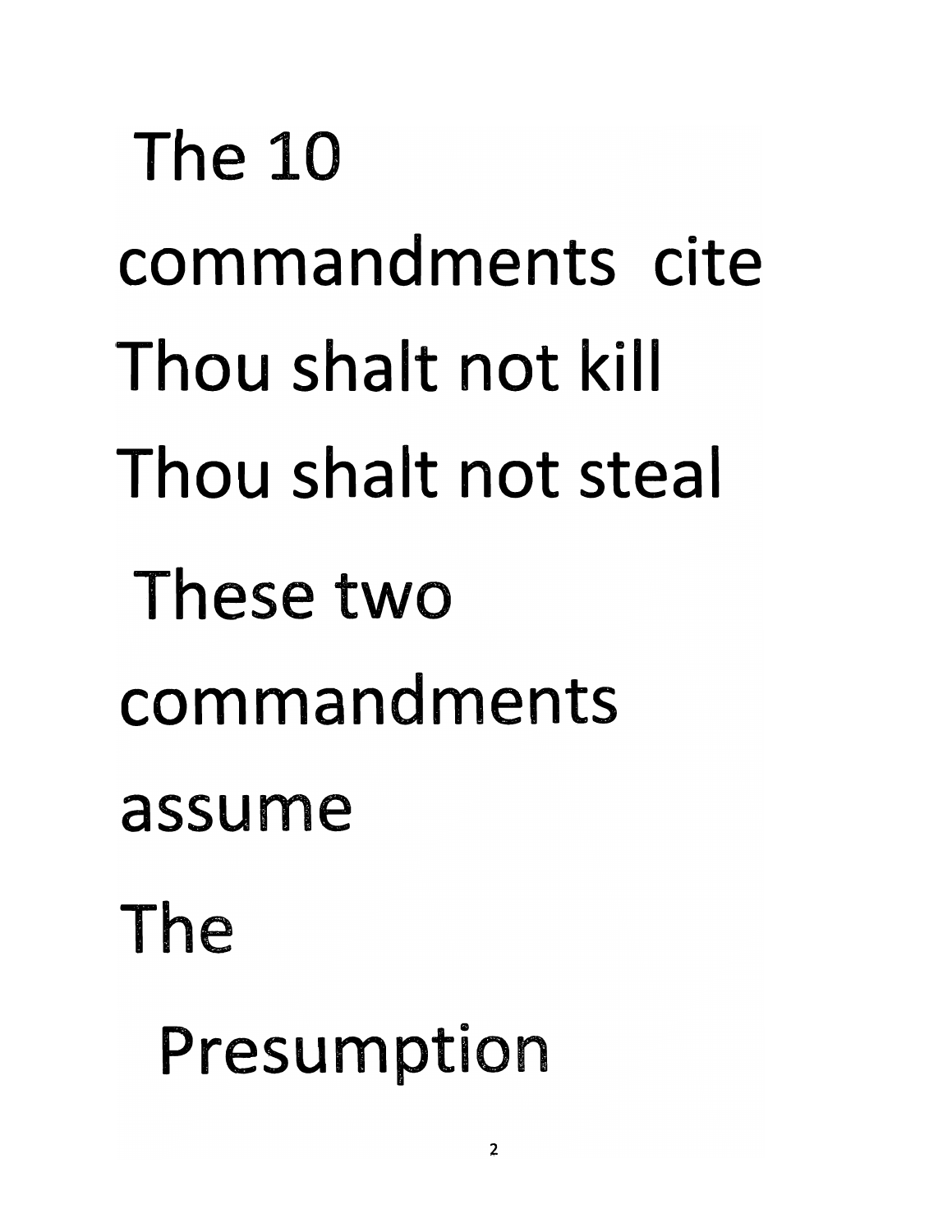that every human being *sacred is therefore Life* Endowed with *ends and comes Life* By God. *Life* and belongs to God. Life therefore is sacred. *f* Radvaz commentary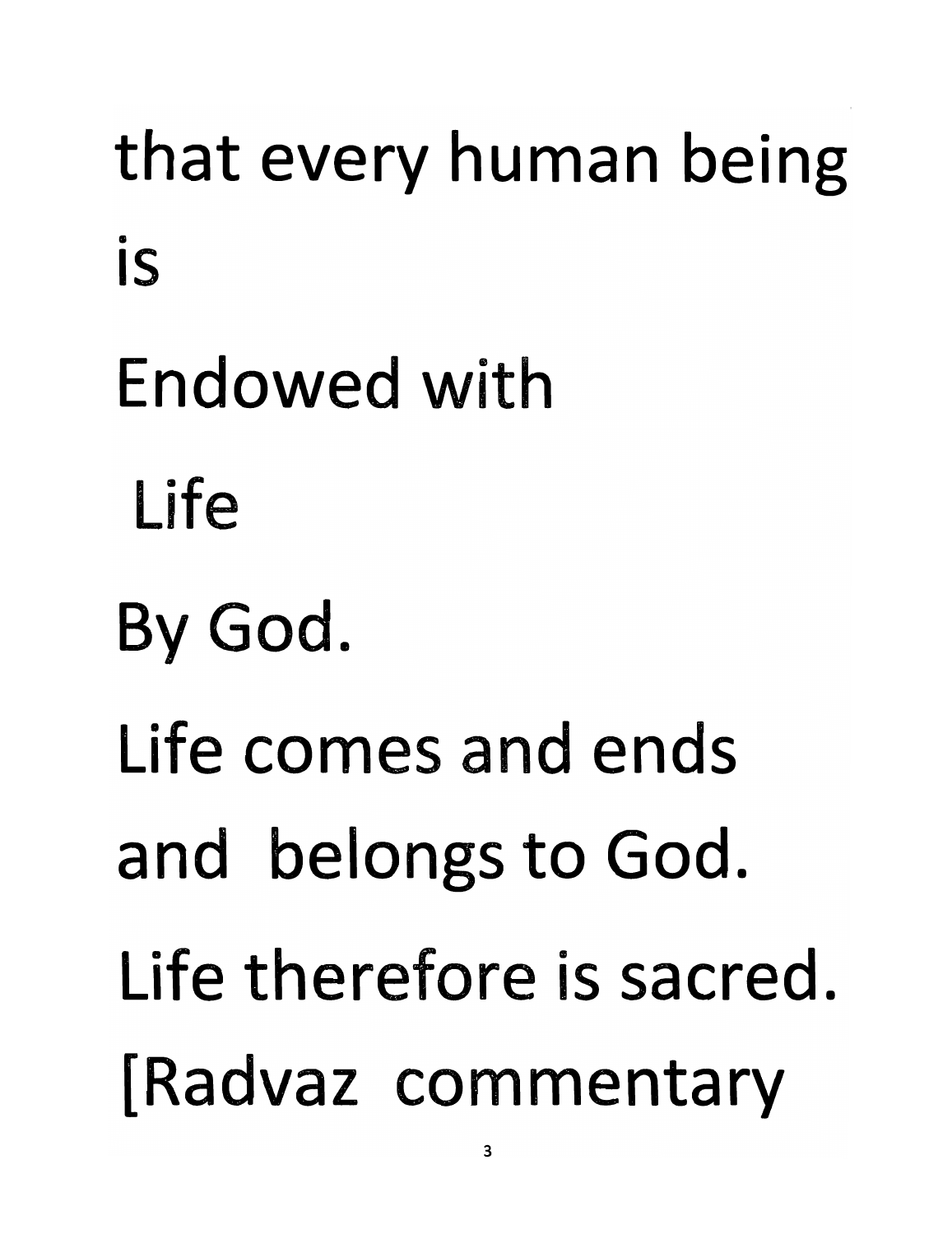Rambam laws of Sanehdrin]<sup>18:6</sup> regardless of religion Color of skin **National origin** Gender Age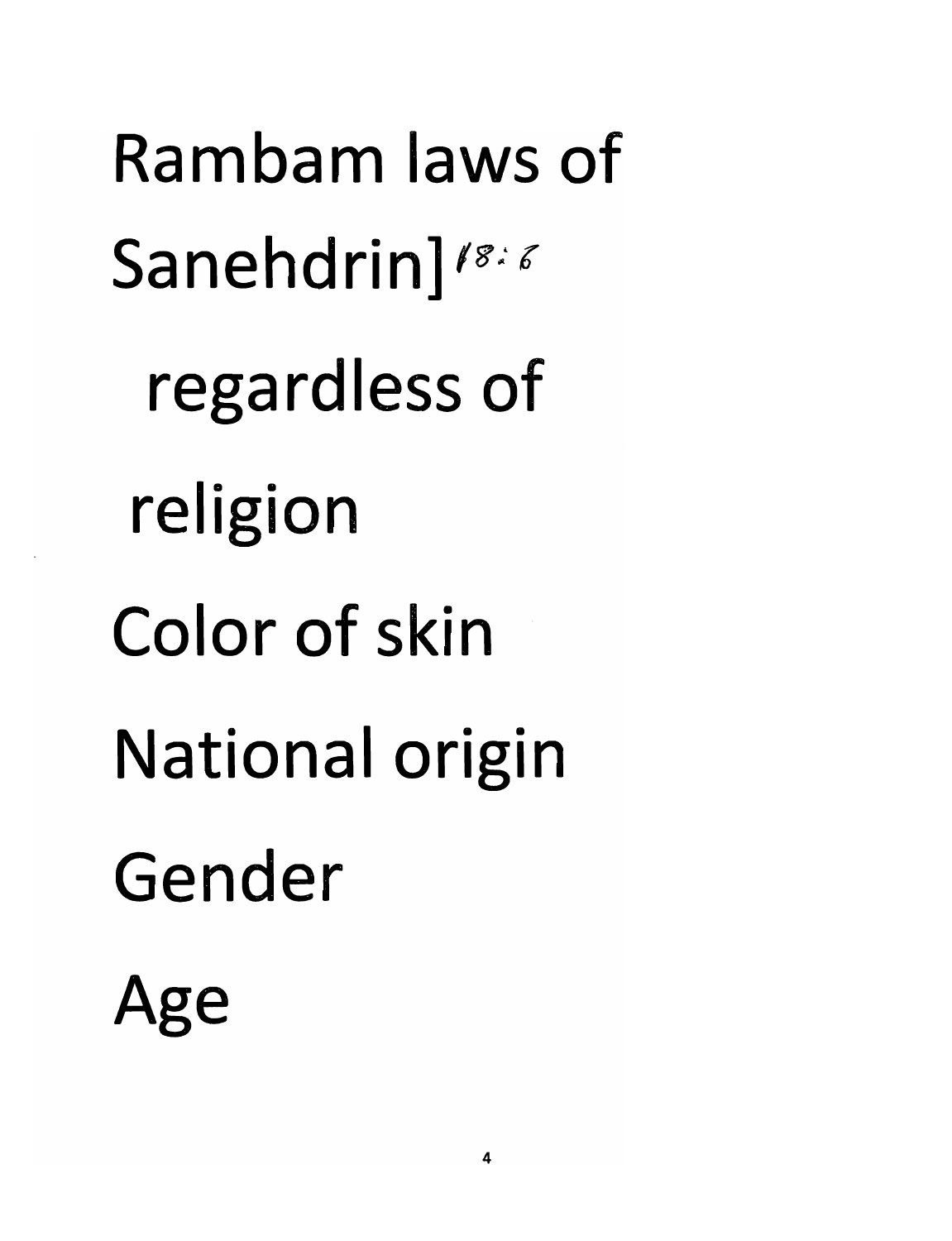*Disability.*

*Therefore there exists a presumption that one is innocent until proven guilty. One who attempts to effect a change is mandated to produce all the proof. One who is innocent*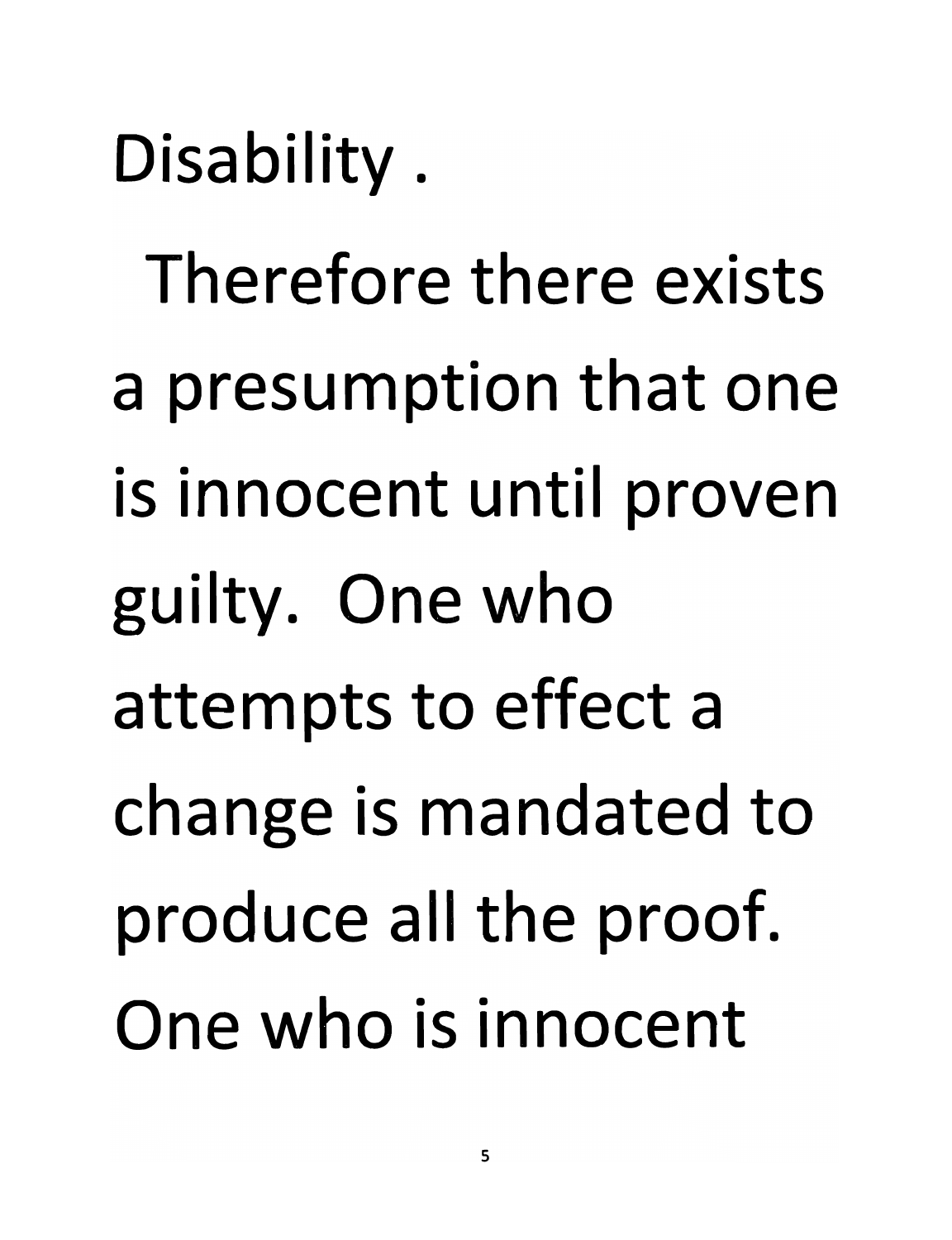until proven guilty. They can remain silent. He/she can not be compelled to testify. The burden of proof falls on the accuser. This is based on Jewish law "hamotze mechvaro olov haraya.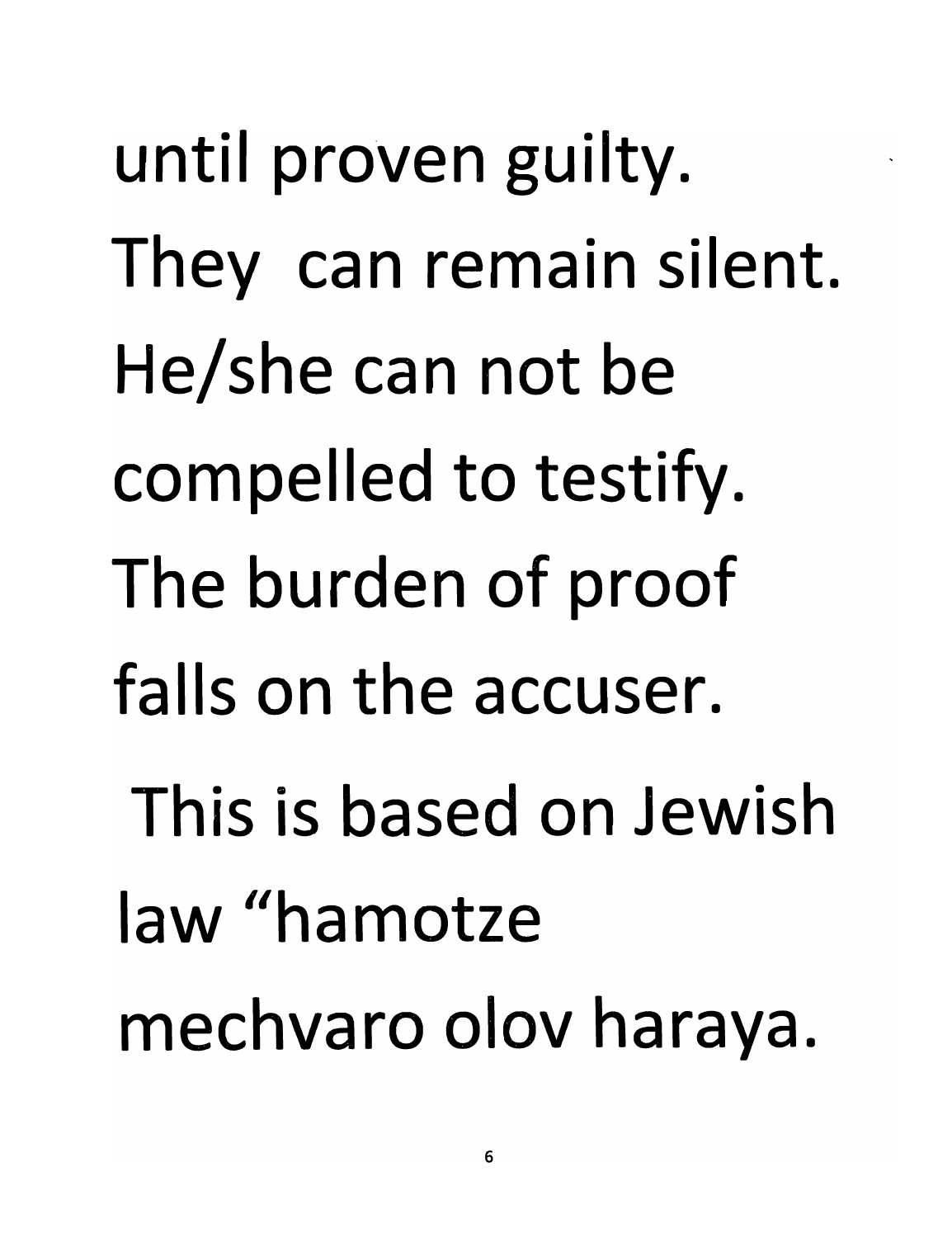One who [wants to change the status of a thing *Jand* take away *from an other must* produce the proof." The law in physics of *inertia states that a moving thing unless <sup>a</sup> of status the change*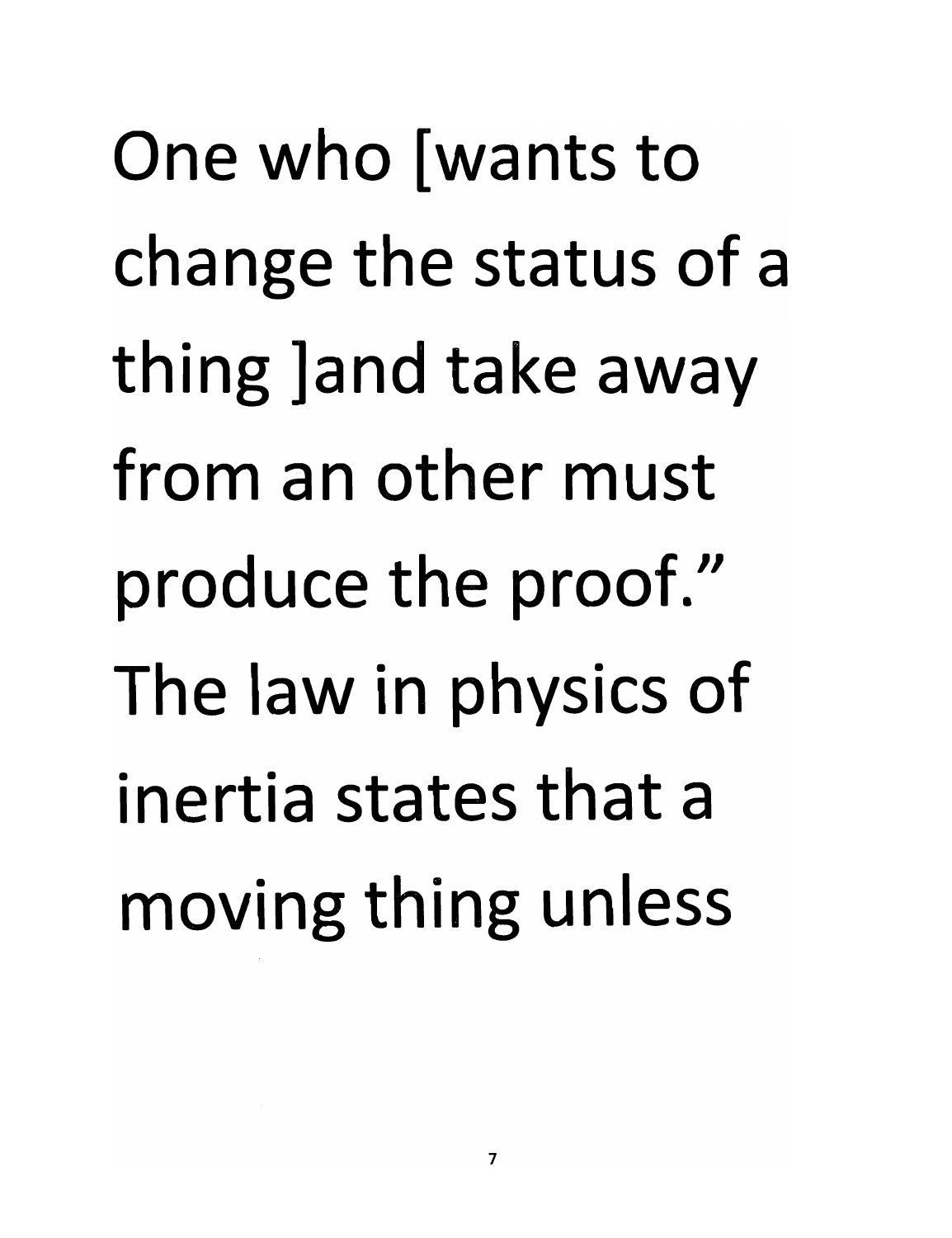of status the changing status the changing status of  $\mathbb{R}^n$ stopped will remain in

property. changing the status of same as the law of This principle is the remain not moving. unless propelled will An object not moving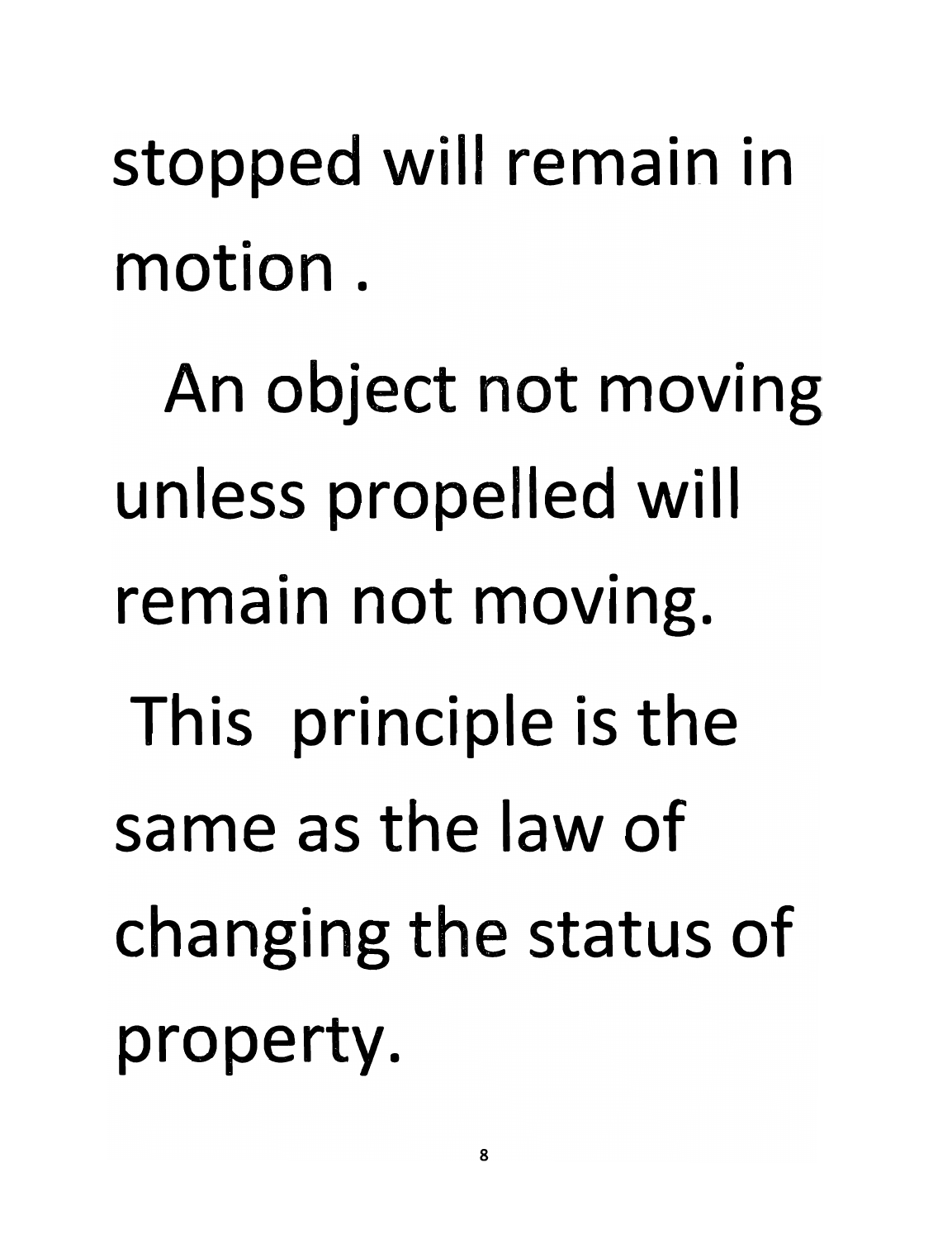It is mandated on the us conception and conception of the conception of the conception of the conception of the conception of the co mover to produce proof. With out the evidence the original ownership. retains holder original the evidence So, too, every human possesses by virtue of<br>conception and later the only in the only in the only in the only in the only in the only in the only in the only in the only in the only in the only in the only in the only in the only in the only in the only in the only in the only in the on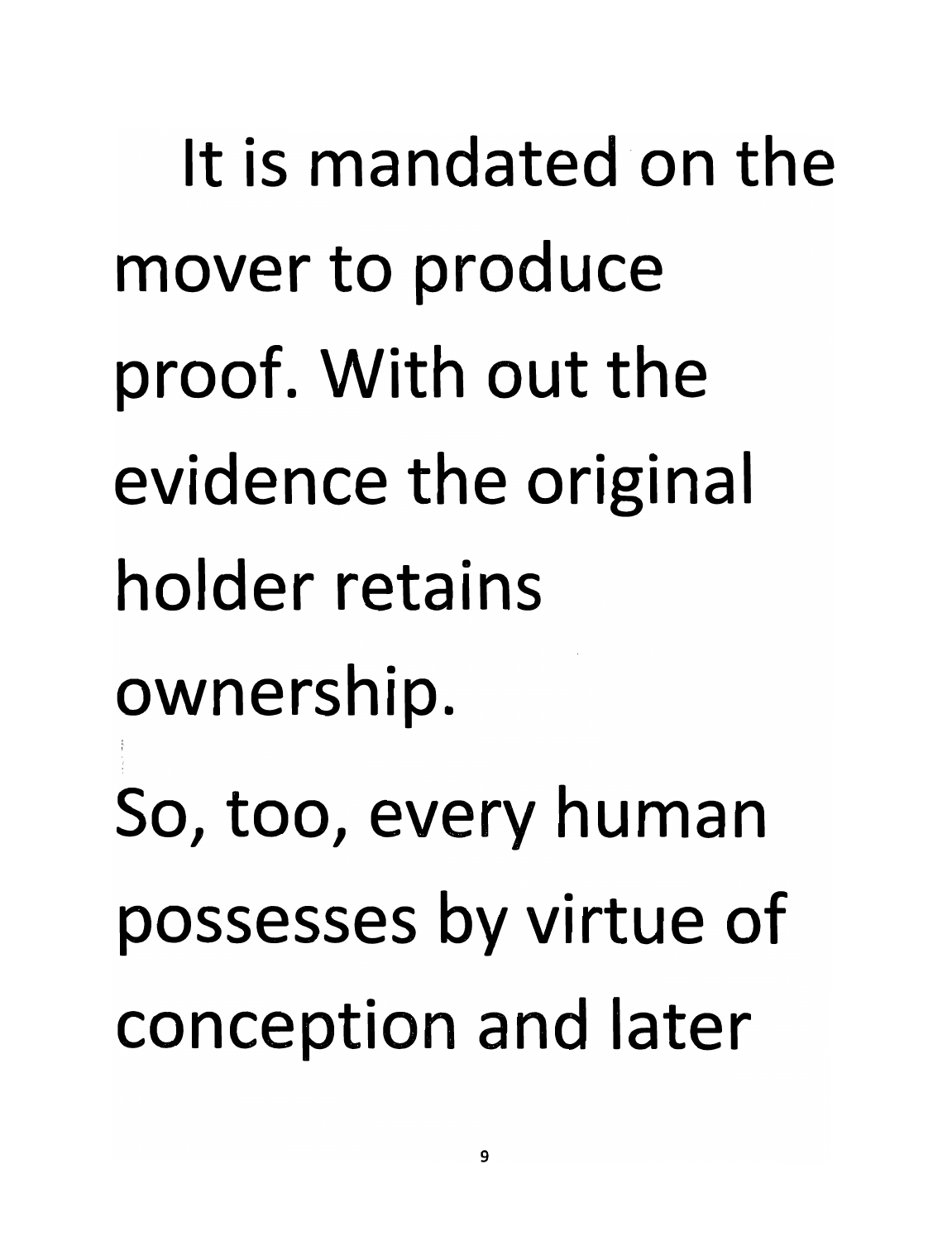*person. This right is property belongs* to the *have not can He/she abrogated rights these with compromised or*  $or$  *compromised* with *He/she can not have*<br>*these rights abrogated k k berty* and property. *birth* the right to life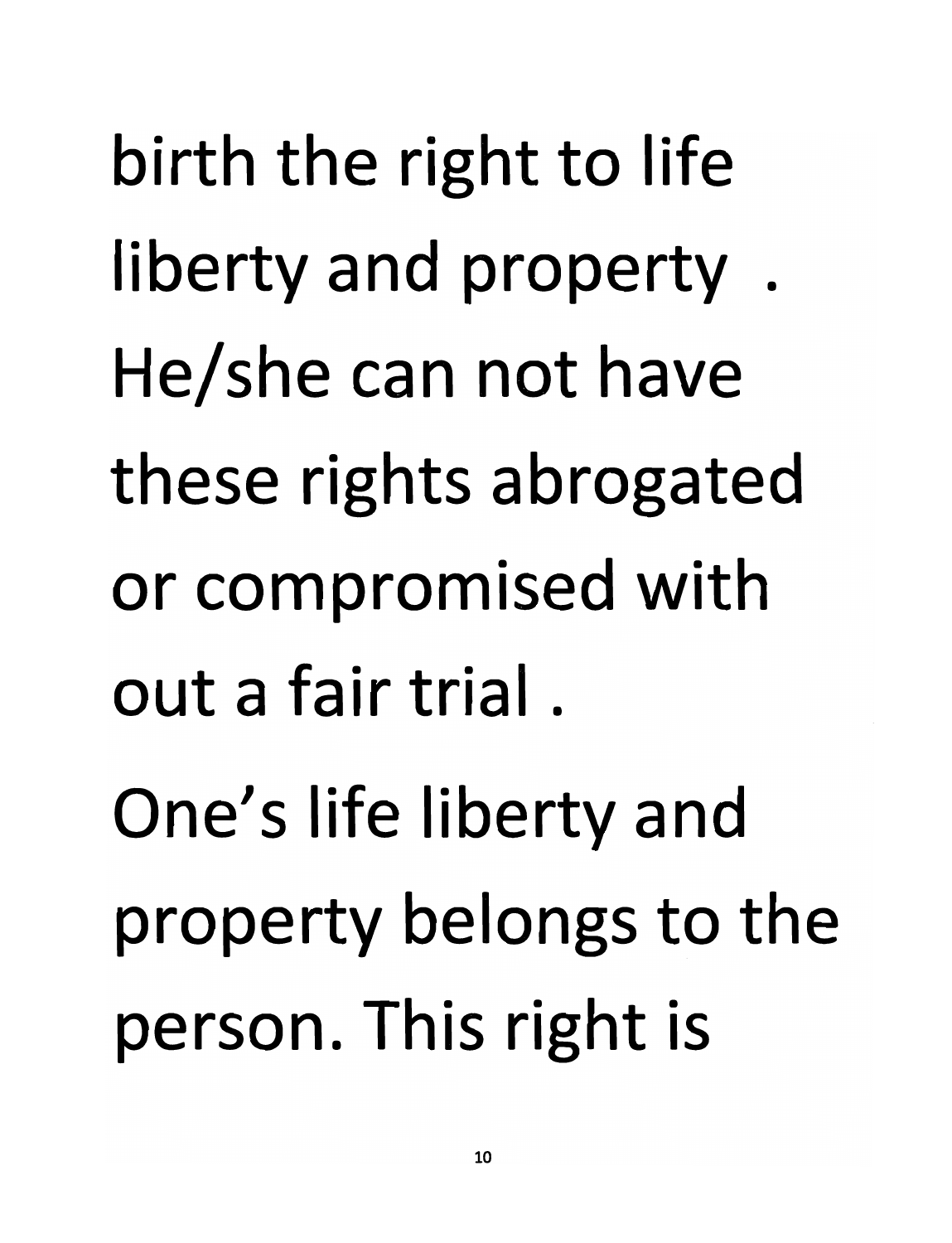absolute and God *and trial fair <sup>a</sup> out with <u>No</u> one</del>* **no** government *person* can take away one's *life liberty or property* with out a fair trial and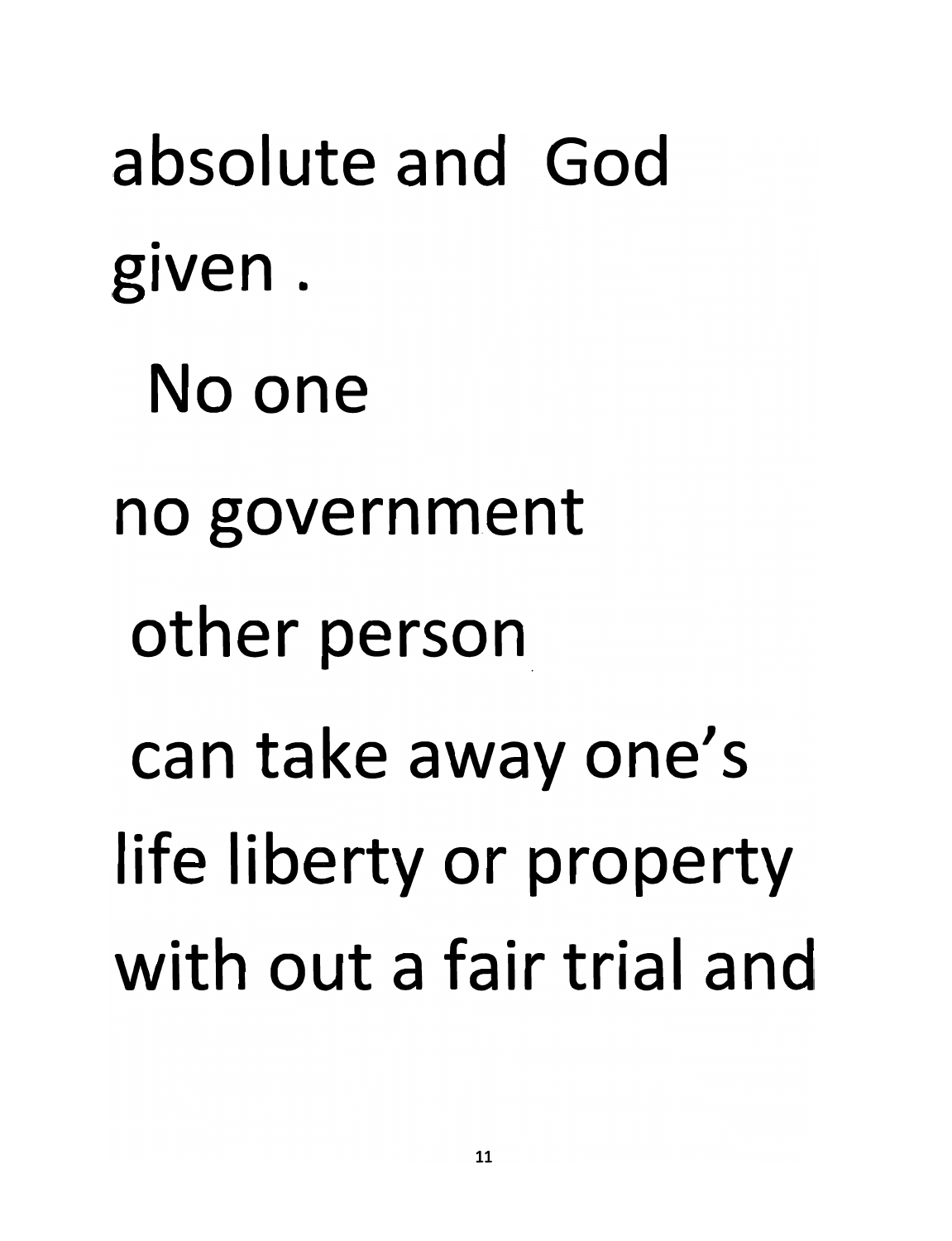the person is found guilty.

Thus the American Declaration of Independence and the 5<sup>th</sup> 14<sup>th</sup> Amendments that herald these rights have their roots in Jewish Law.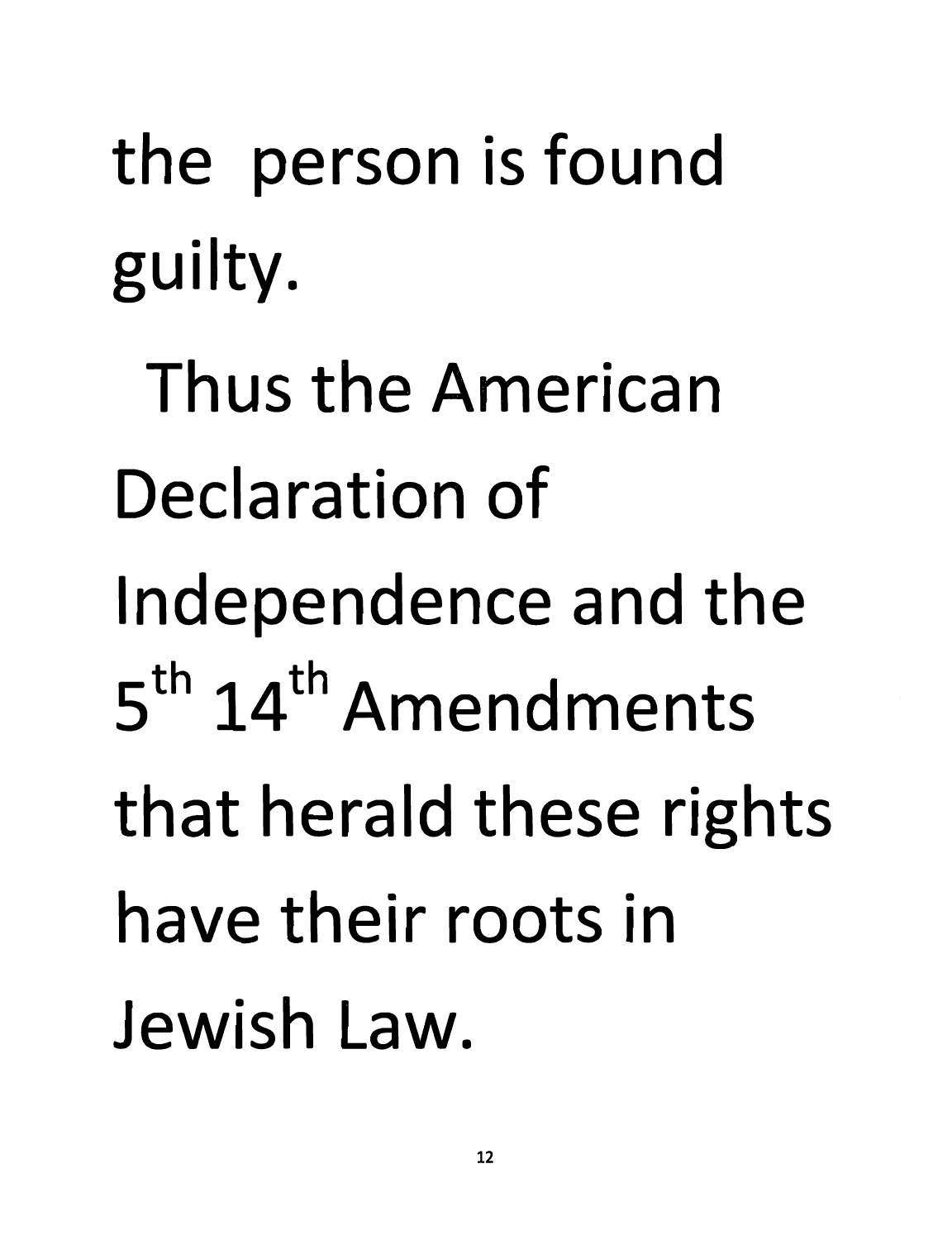As a matter of fact American Common *laws Equity and laws* **laws and Equity laws** that are based on the English model have *have model English laws Equity and laws Common American* are based on the *fact of matter <sup>a</sup> As*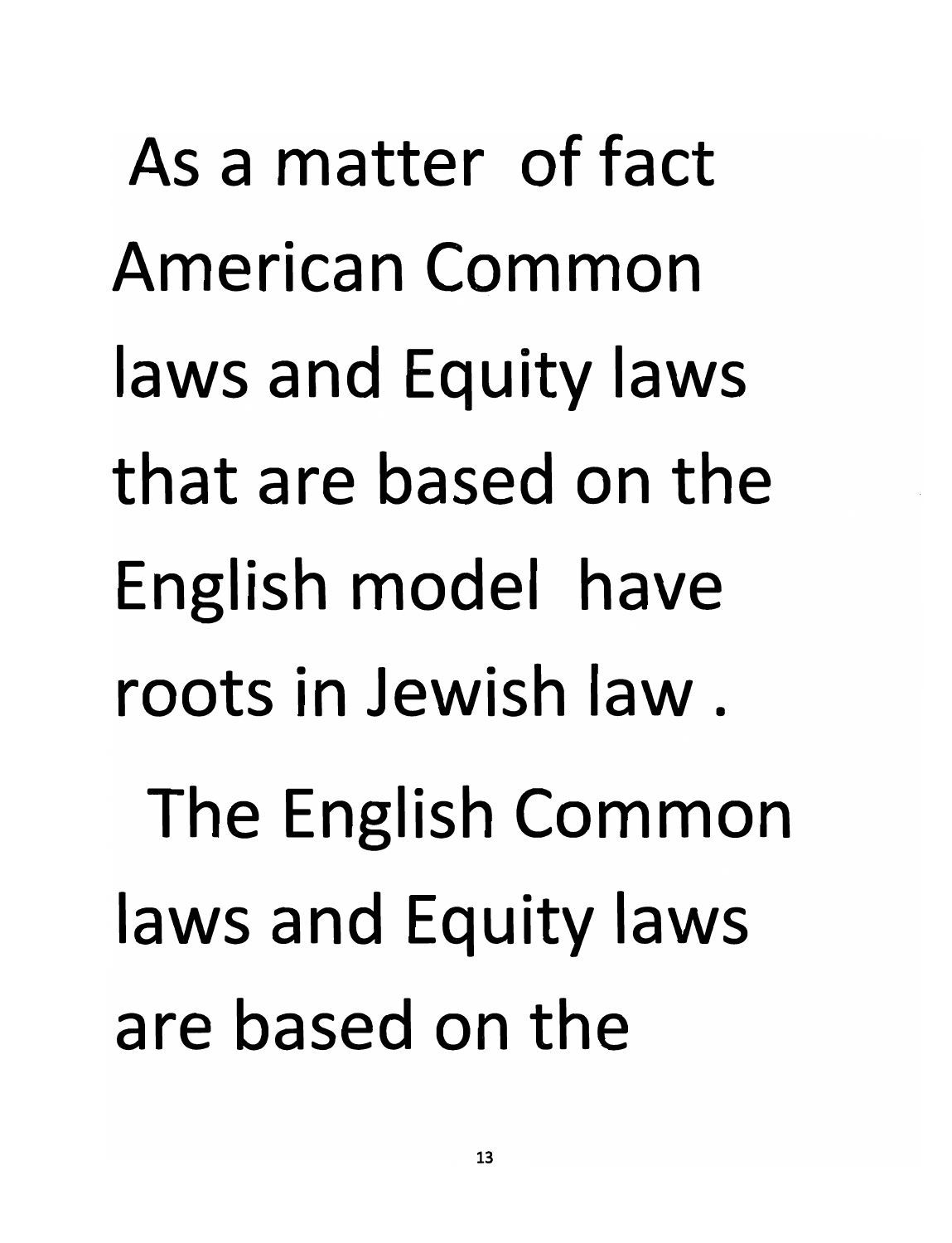*Justinian Roman Code. This Code in turn has Jewish law roots. I have written several books demonstrating the influence of Jewish law on the American Constitution on the laws of evidence on*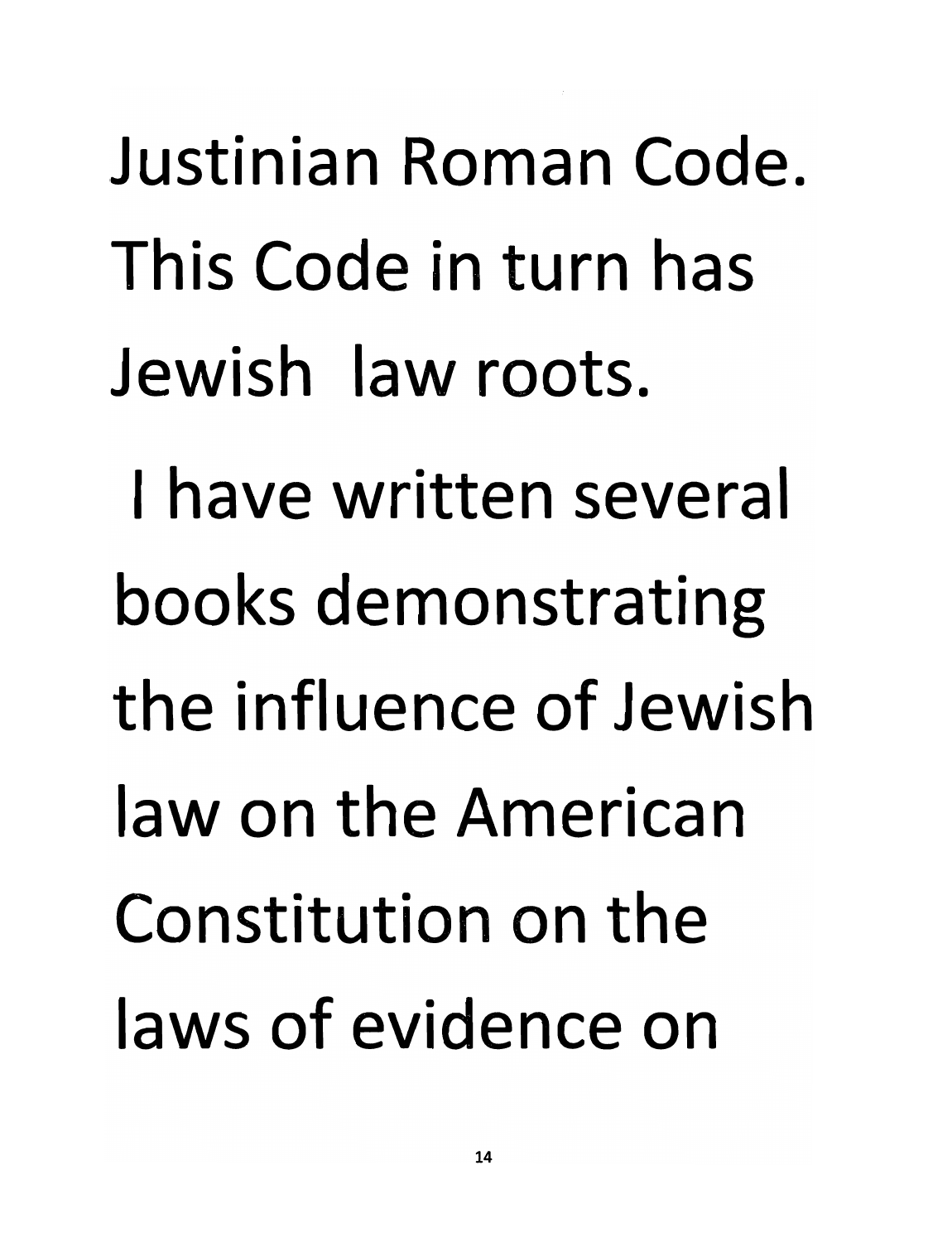attorneys. ethical concerns of procedure of Courts on

*b these these these different associations* **trace the influence of** All of these books

the same message as philosophers echoed It is true that many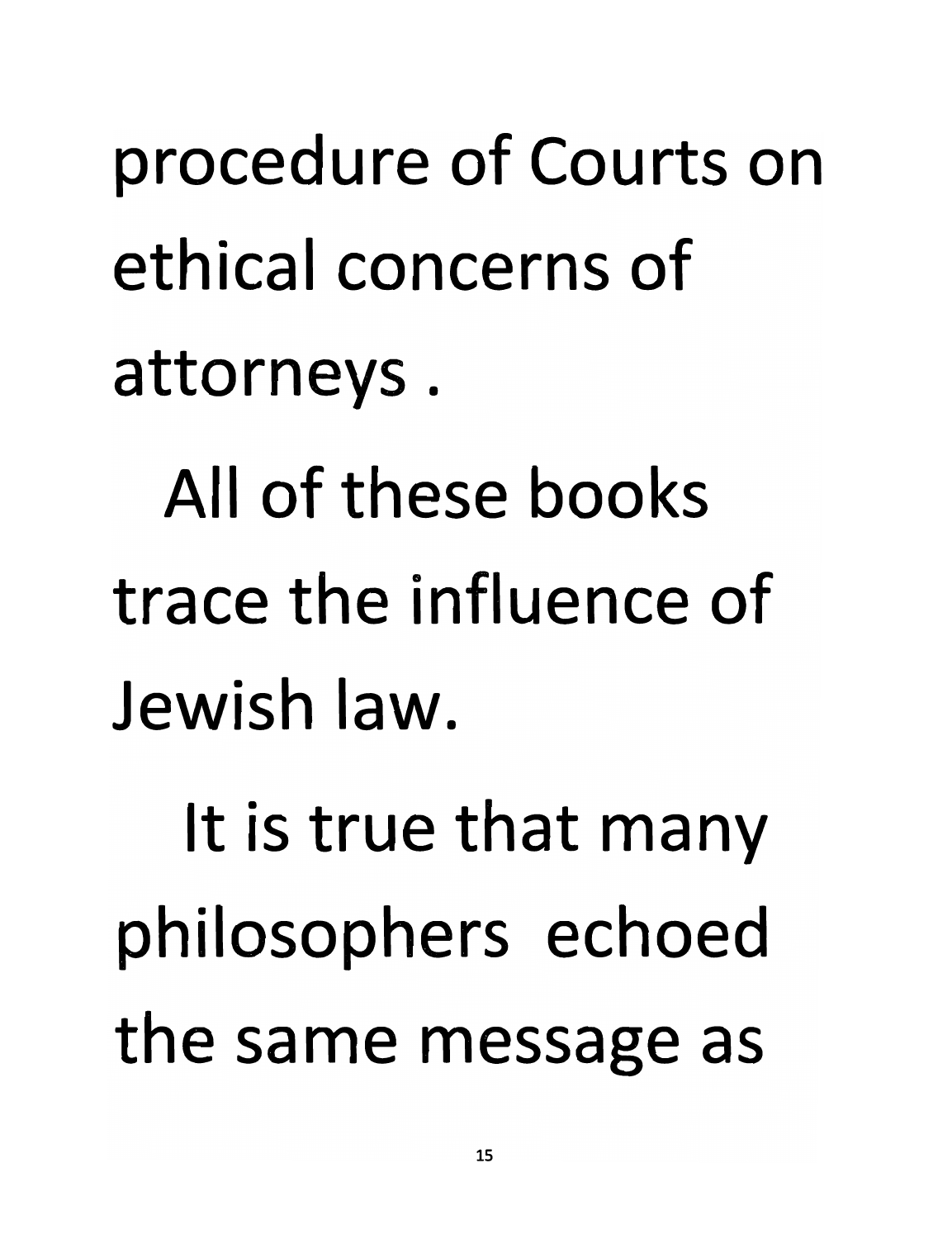contained in the Declaration of Independence and the Amendments – the bill of rights. However the message they echo has the influence and roots of Jewish law.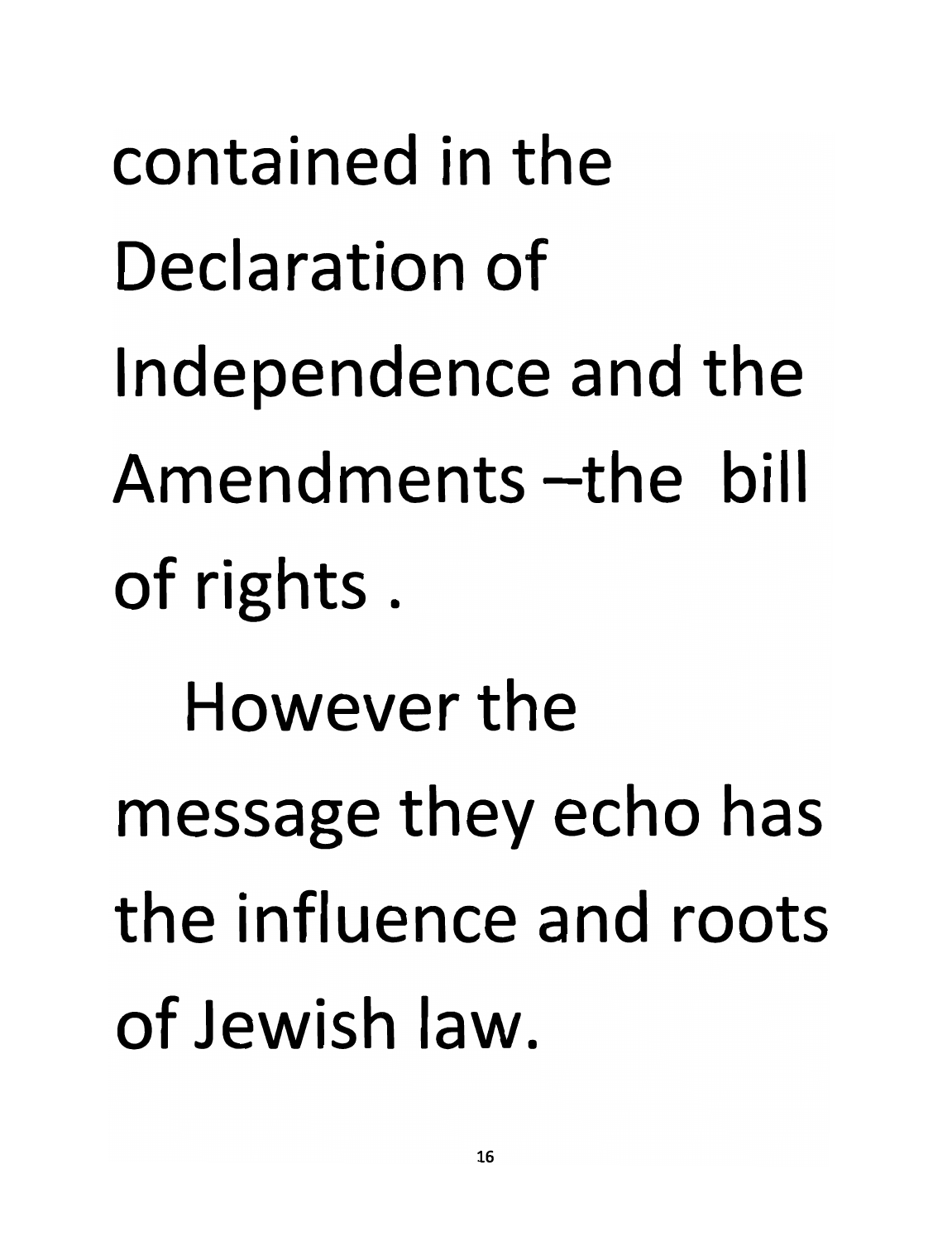*I plan to make a study of all the areas of American Federal laws and demonstrate parallel Jewish laws. True, over the many centuries there exists influences other than Jewish law that has*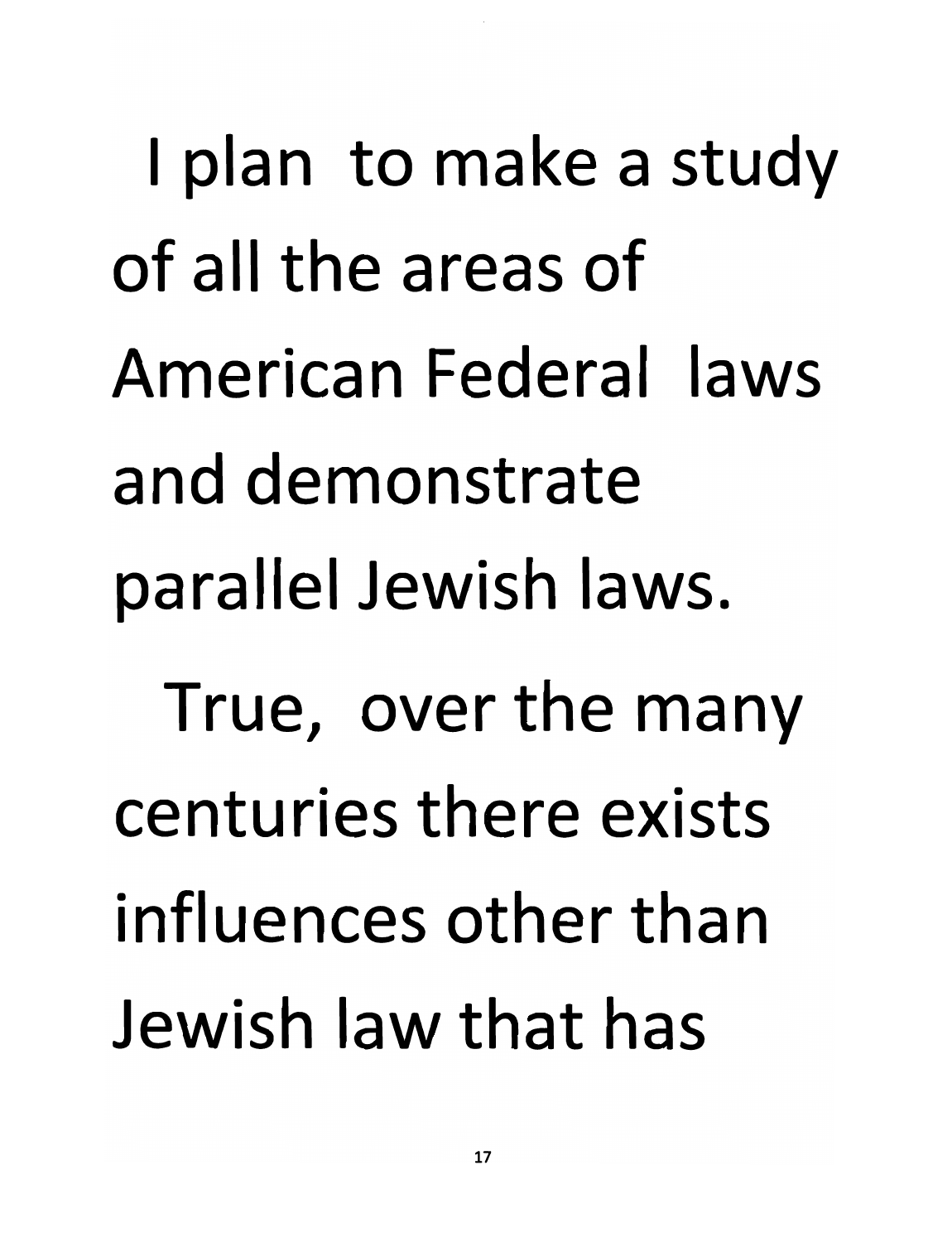*is influence law Jewish*  $recognized$ . very marked and can be *of because Ironically ,* **of Roman English and** shaped the legislation

*legislation the shaped and English Roman of However law. American*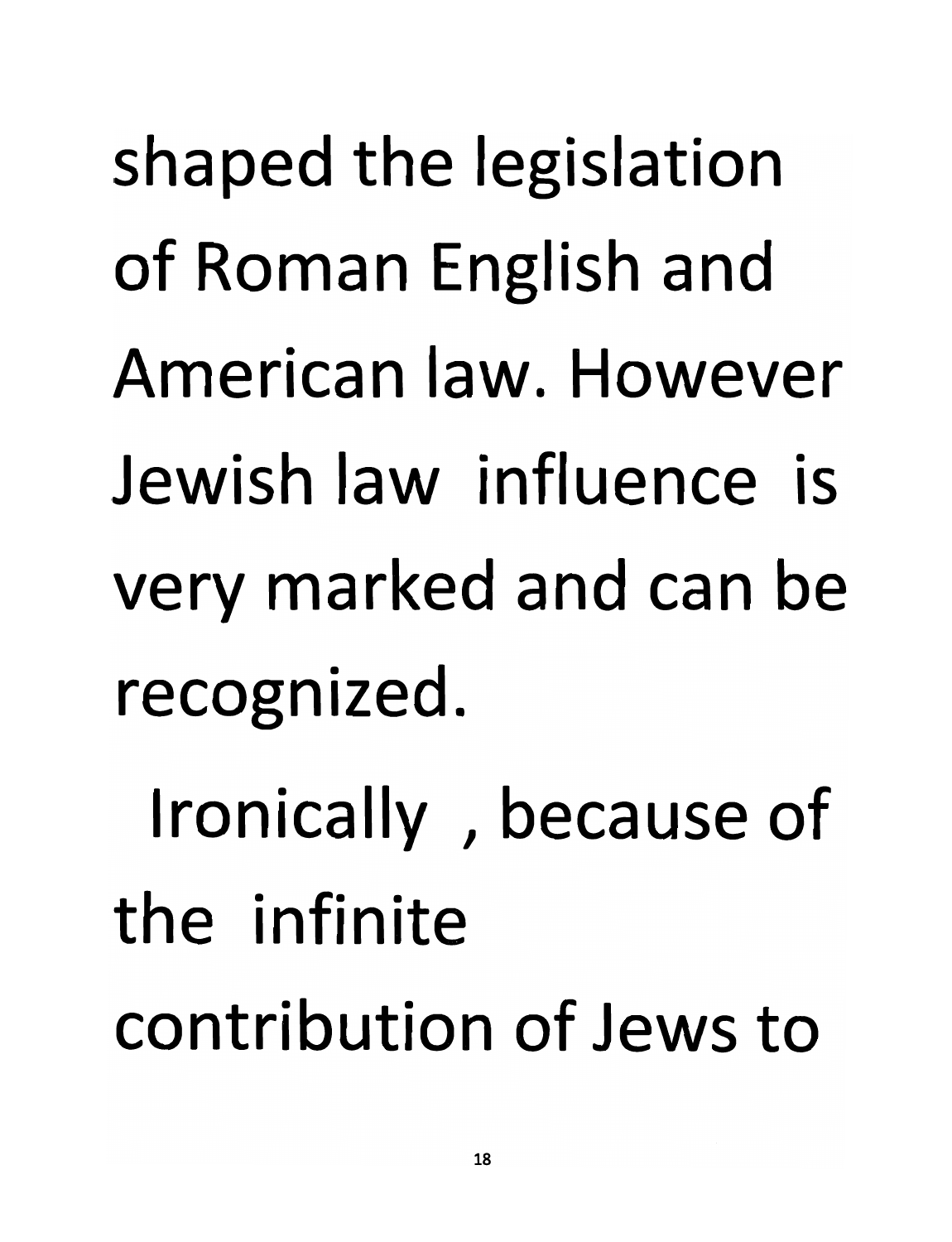the legal and moral systems of civilizations; that very fact has fed resentment jealousy *fact very that* for *Jews*.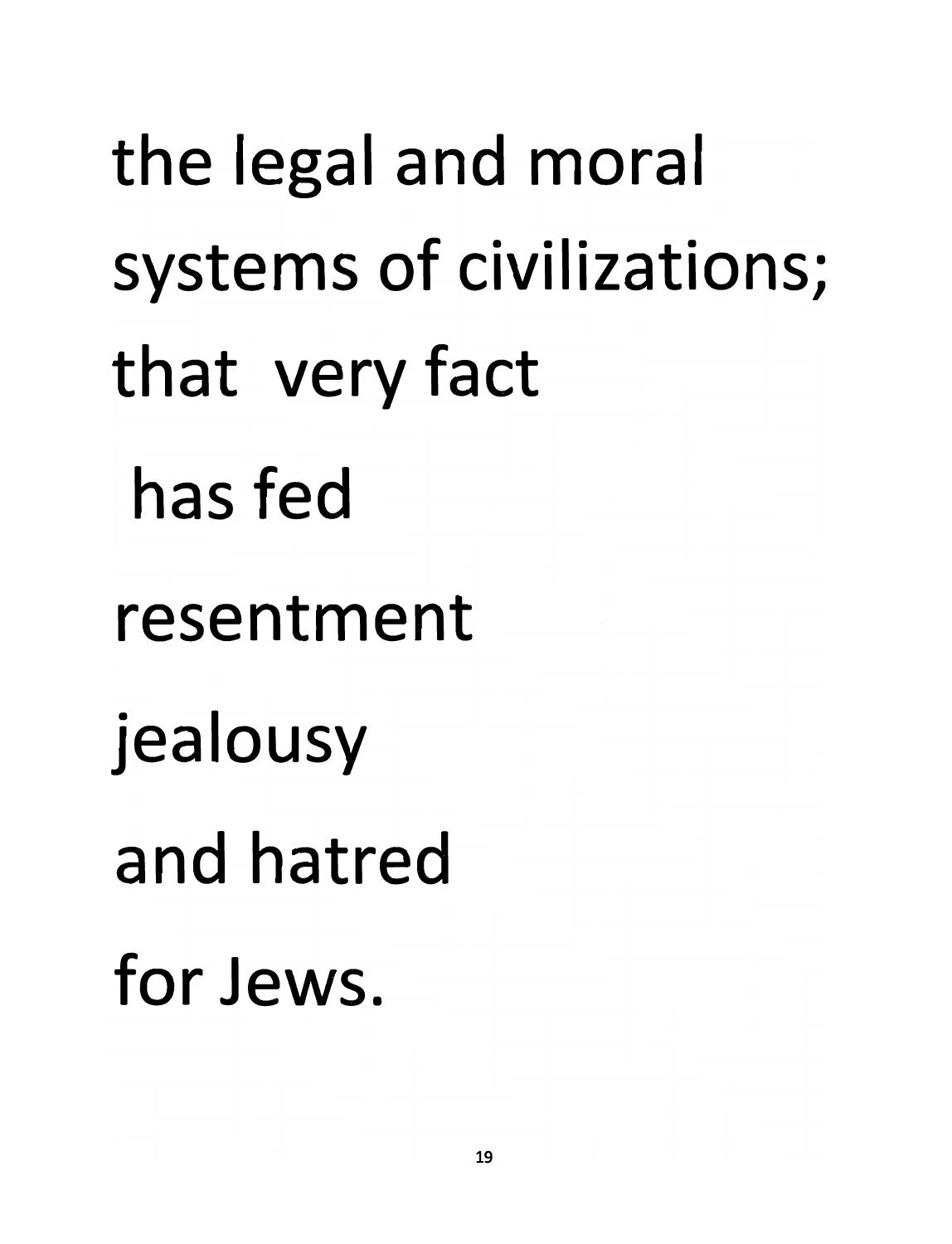The snake of anti Semitism was born the day the Jew received the law at Mount Sinai from God 3400 years ago. Sinai in Hebrew means hatred.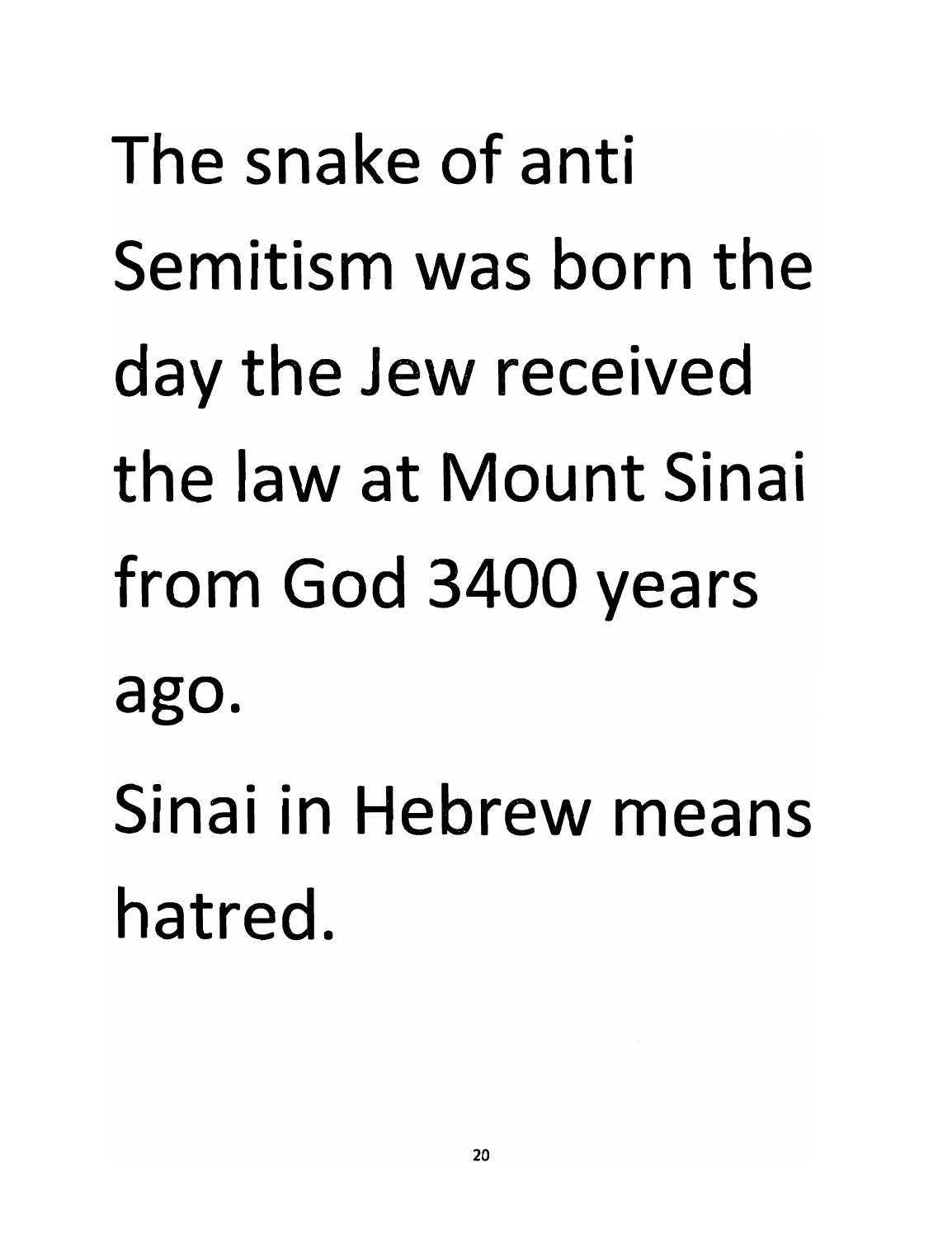However all honest people owe a debt to Jews and the State of the Jew-Historical *Israel Judea Samaria Golan old City and new* **City of Jerusalem.**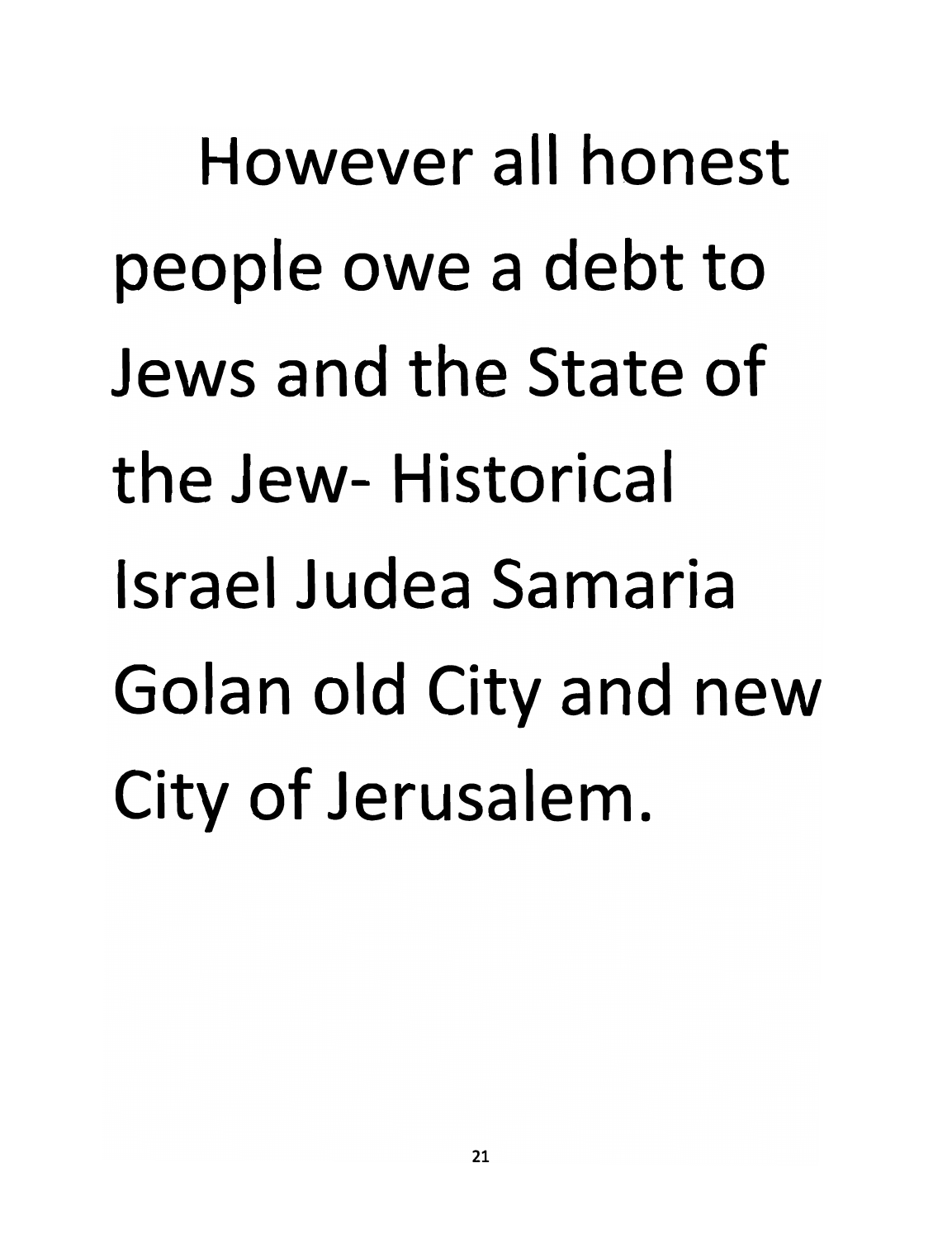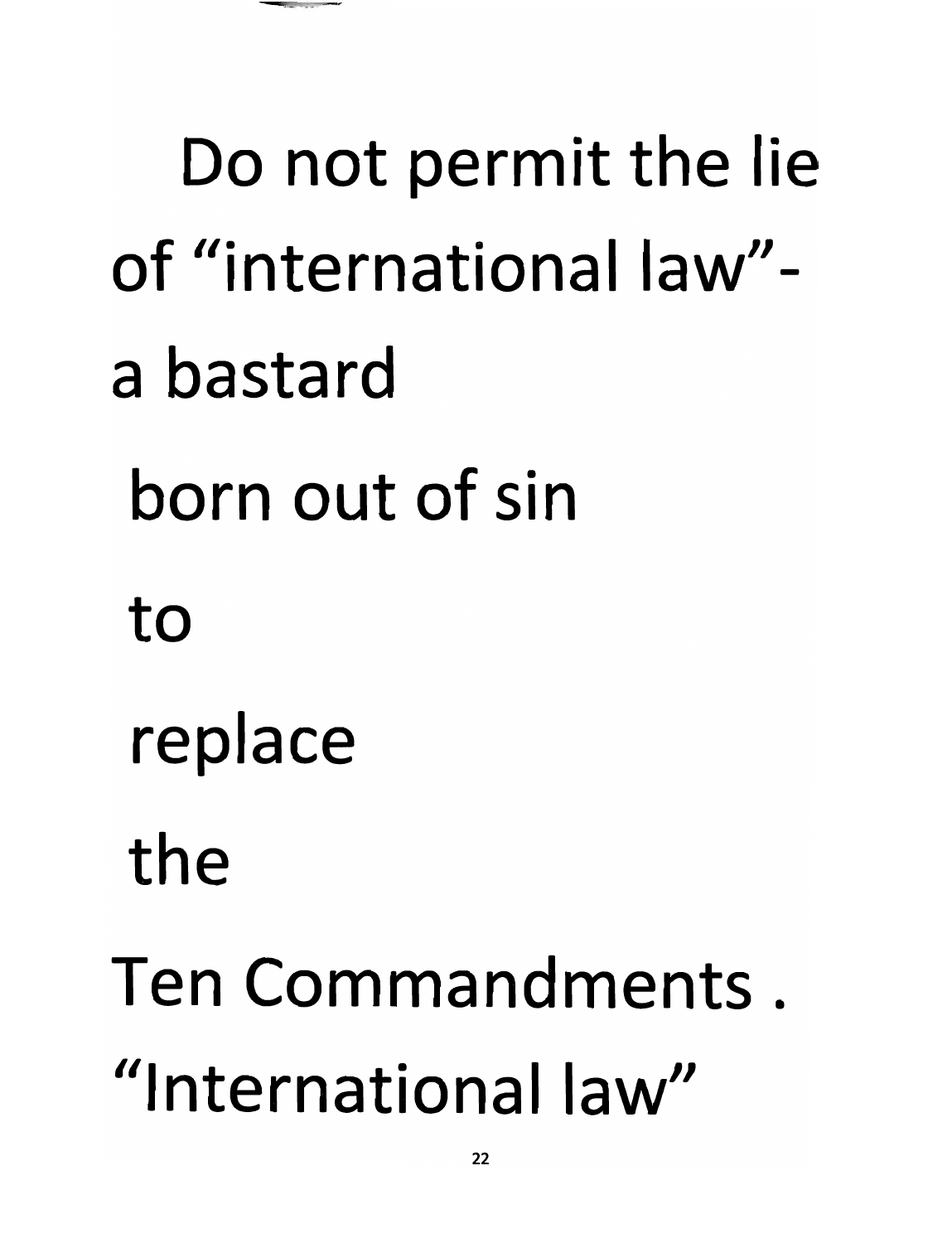*wants to abrogate the* **Ten Commandments.** They erase The *Thou shalt not kill steal. not shalt Thou When it relates to the* Jew. They substitute *Thou shalt kill the Jew*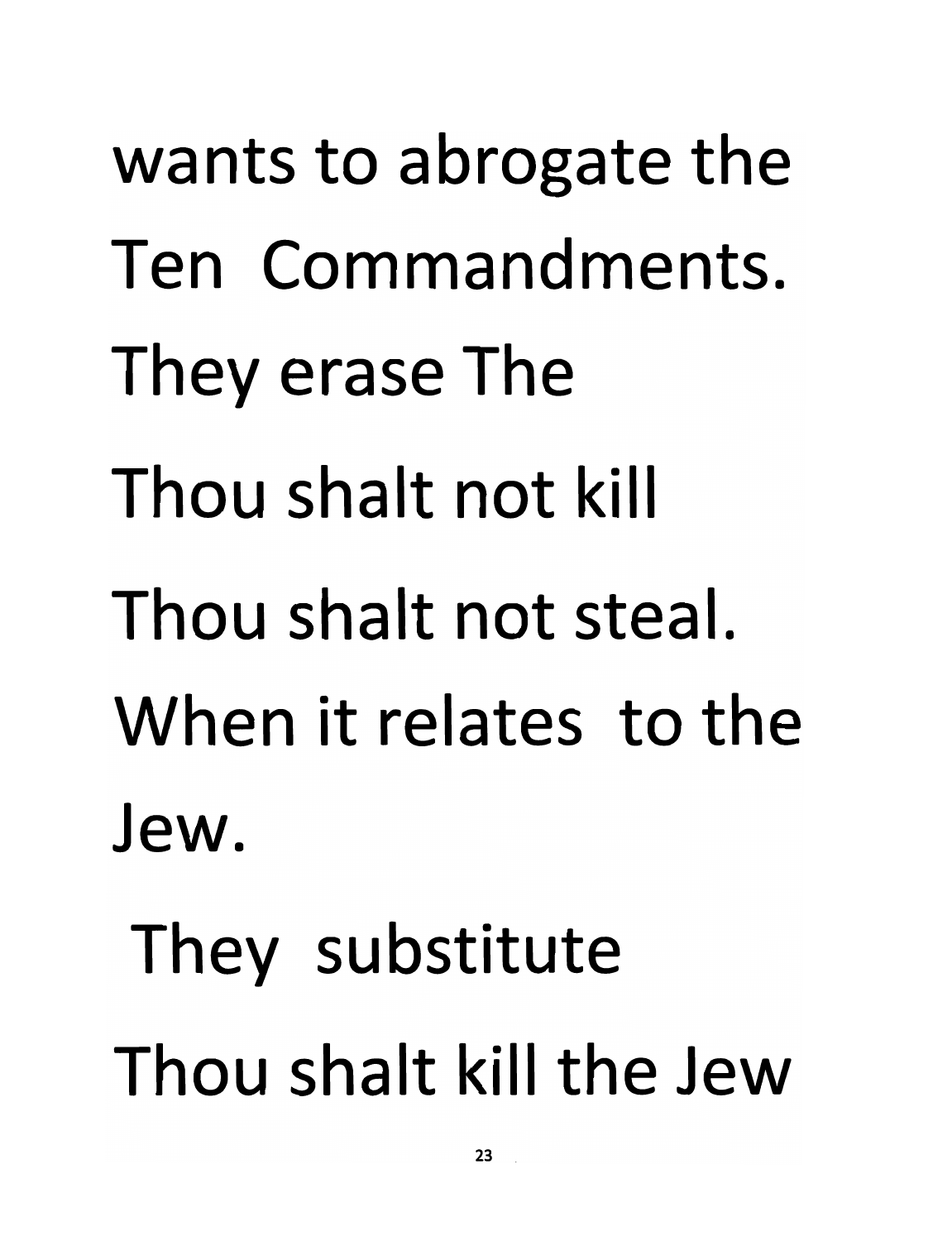Thou shalt steal from the Jew. **First the United Nations arrogate to** themselves the right to steal from the Jew the sovereignty the right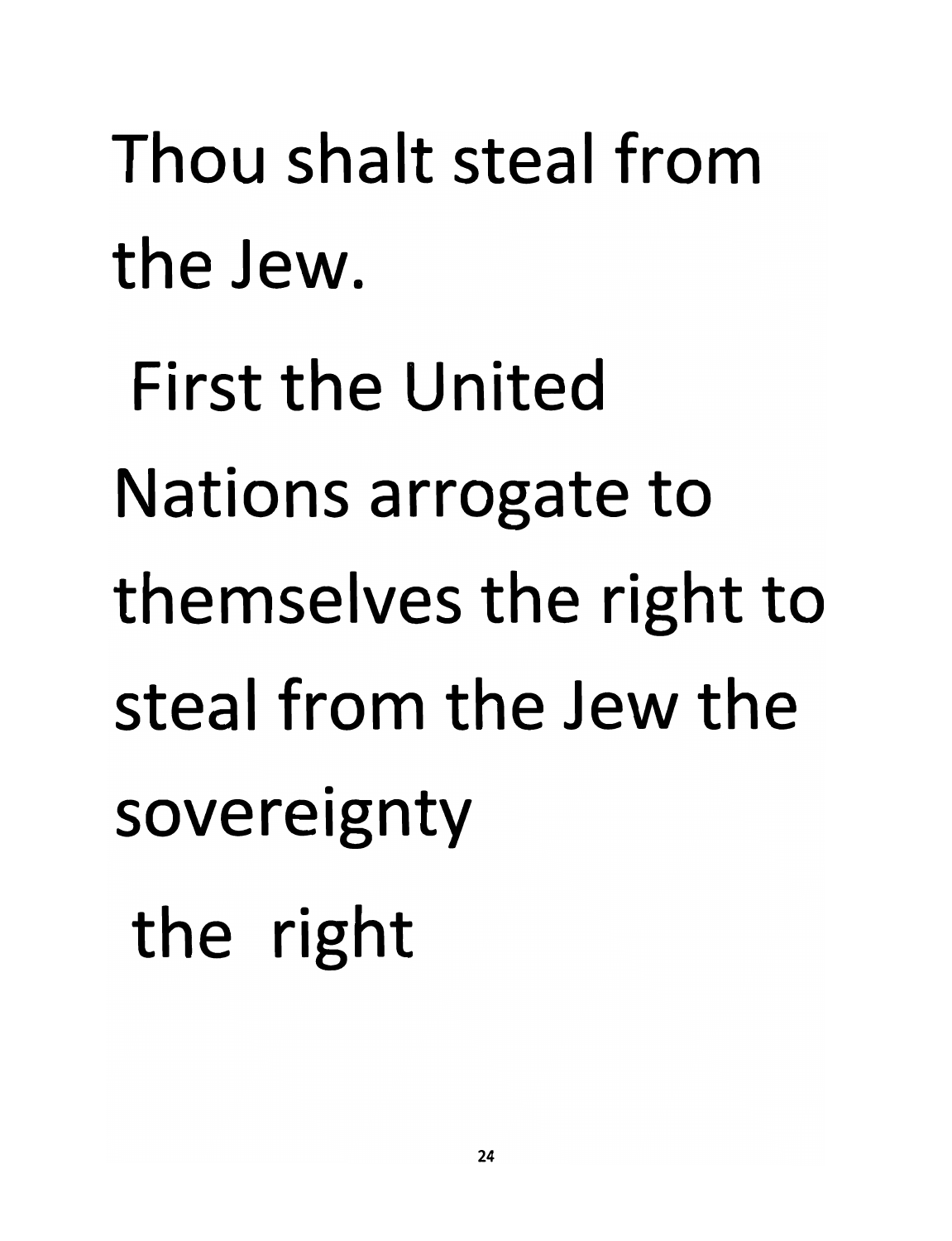*and ownership of historical Israel Judea Samaria Golan old city of Jerusalem . They now call it West Bank Palestinian land .*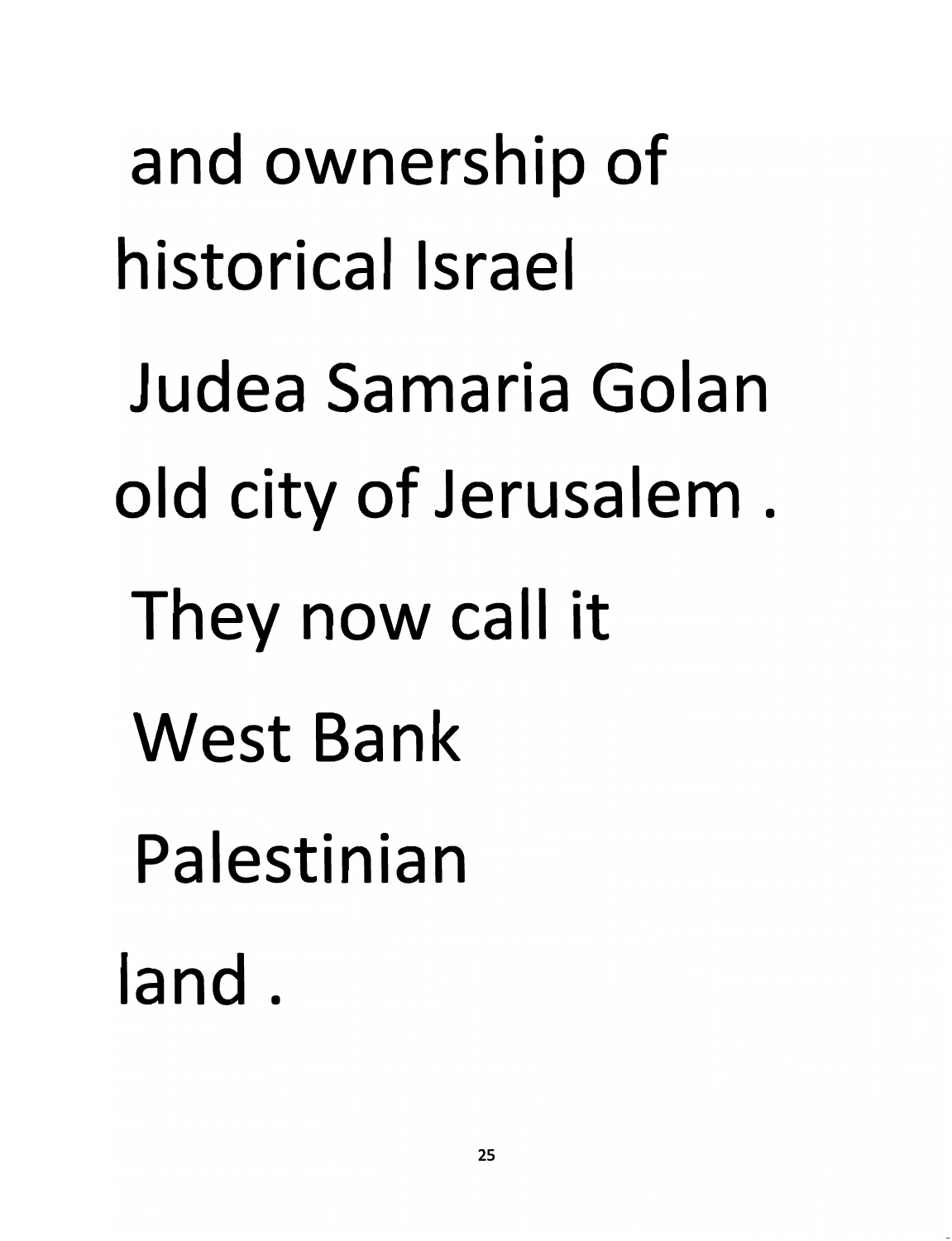Israel therefore is an "occupier" having no rights to exercise sovereignty. Therefore the poor Palestinians are right in rebelling against the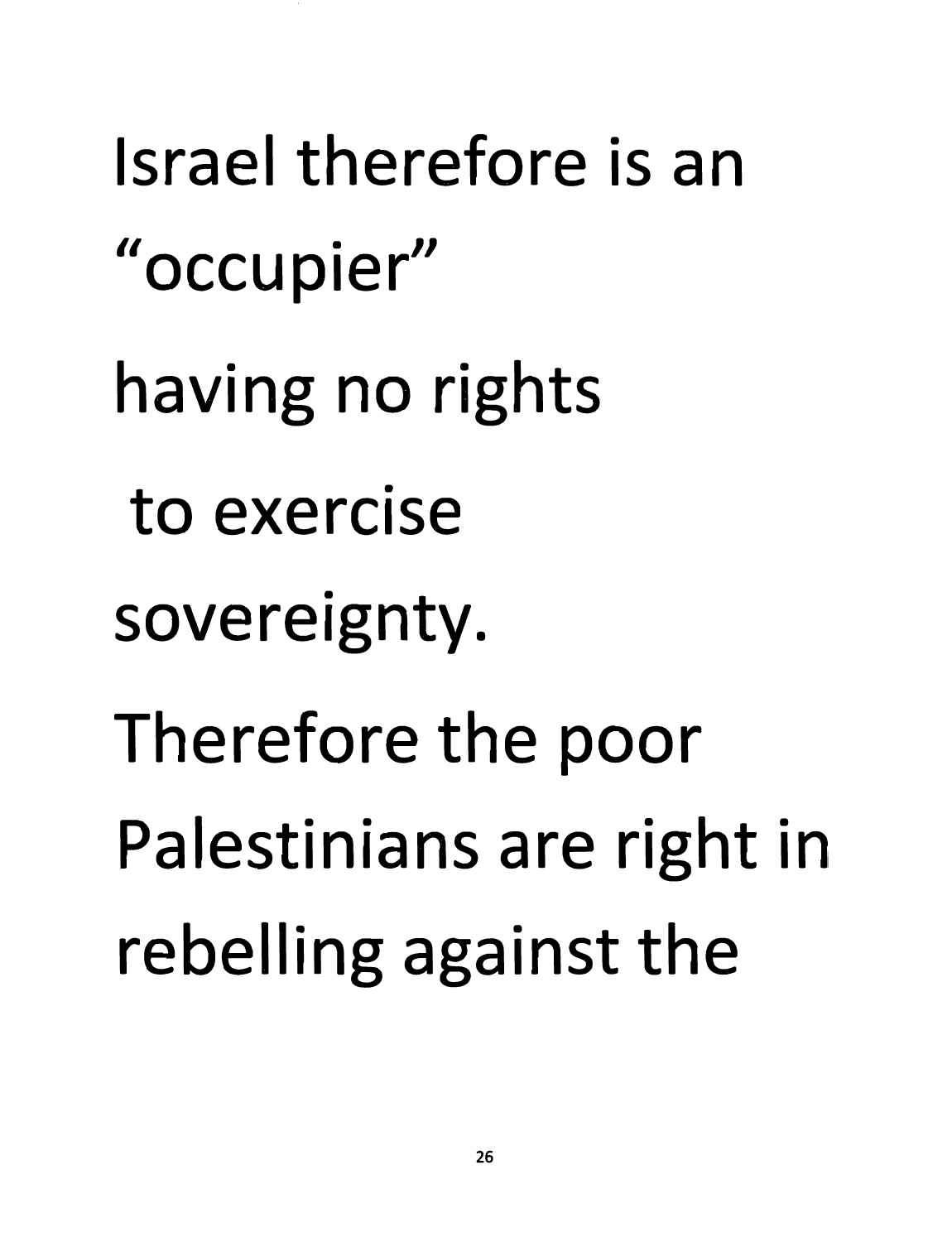"occupation" and murdering Jews. The old snake of Jew hatred has undergone *many* face lifts over the *undergone has hatred*

*Jews. murdering* **Anti Semites steal**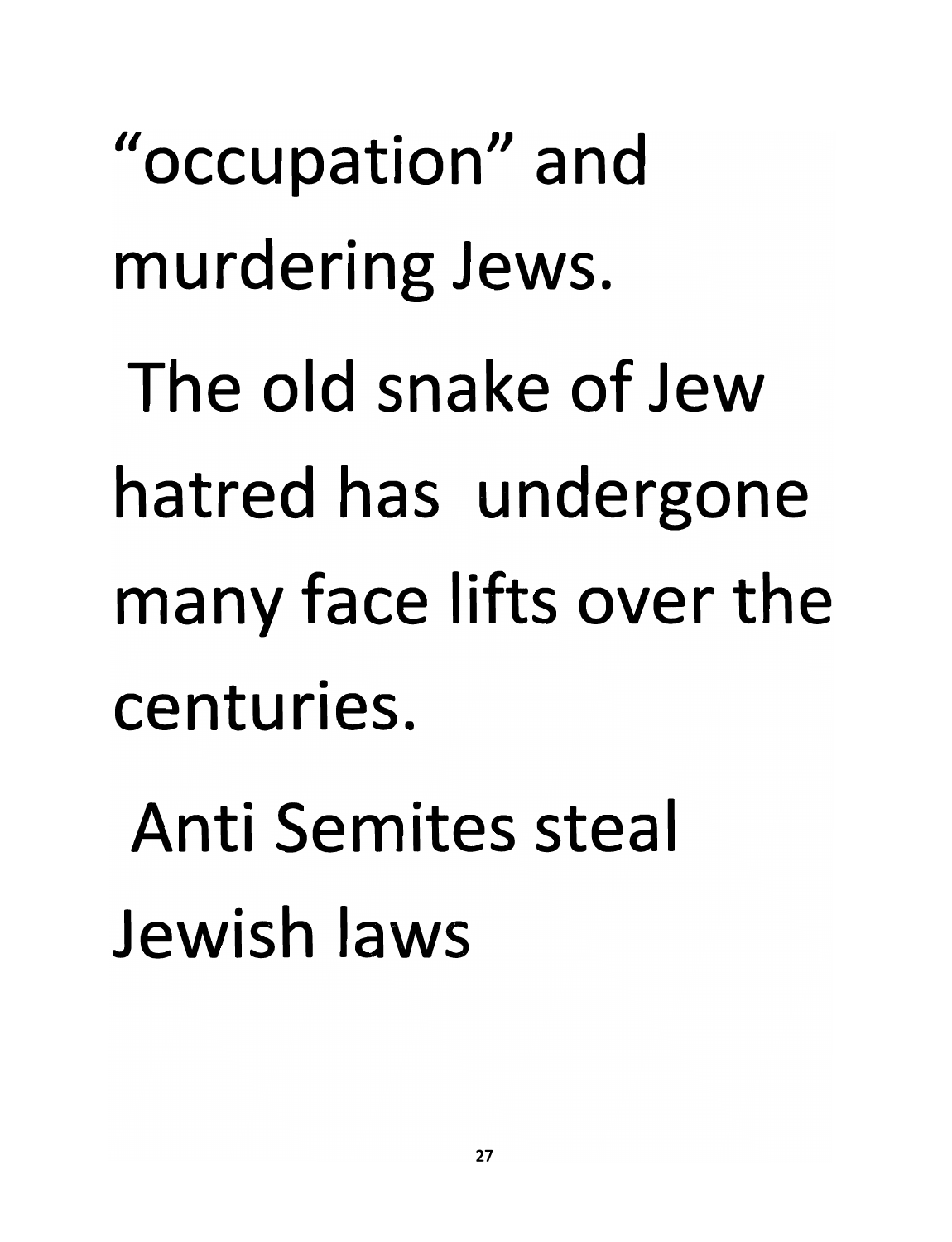*dewish ethics morals* and even the name Israel. **For centuries** *Christianity* was dubbed the "new Israel." **Some Dictionaries still** *retain that definition.*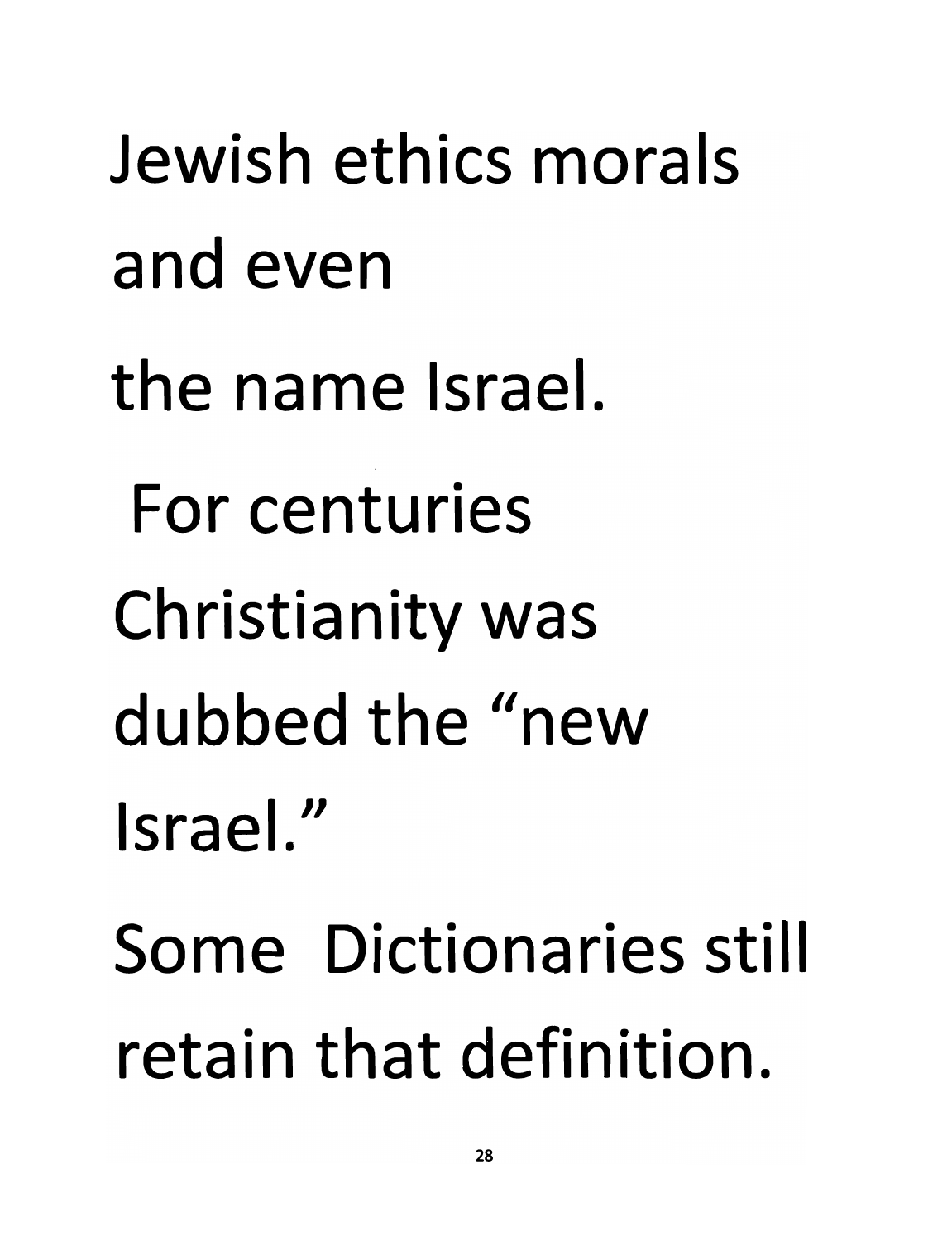Old prejudices survive to day as being anti Israel anti the state of the Jew.

A new pretext was created the poor Palestinian the never once existent people. Since Islam made its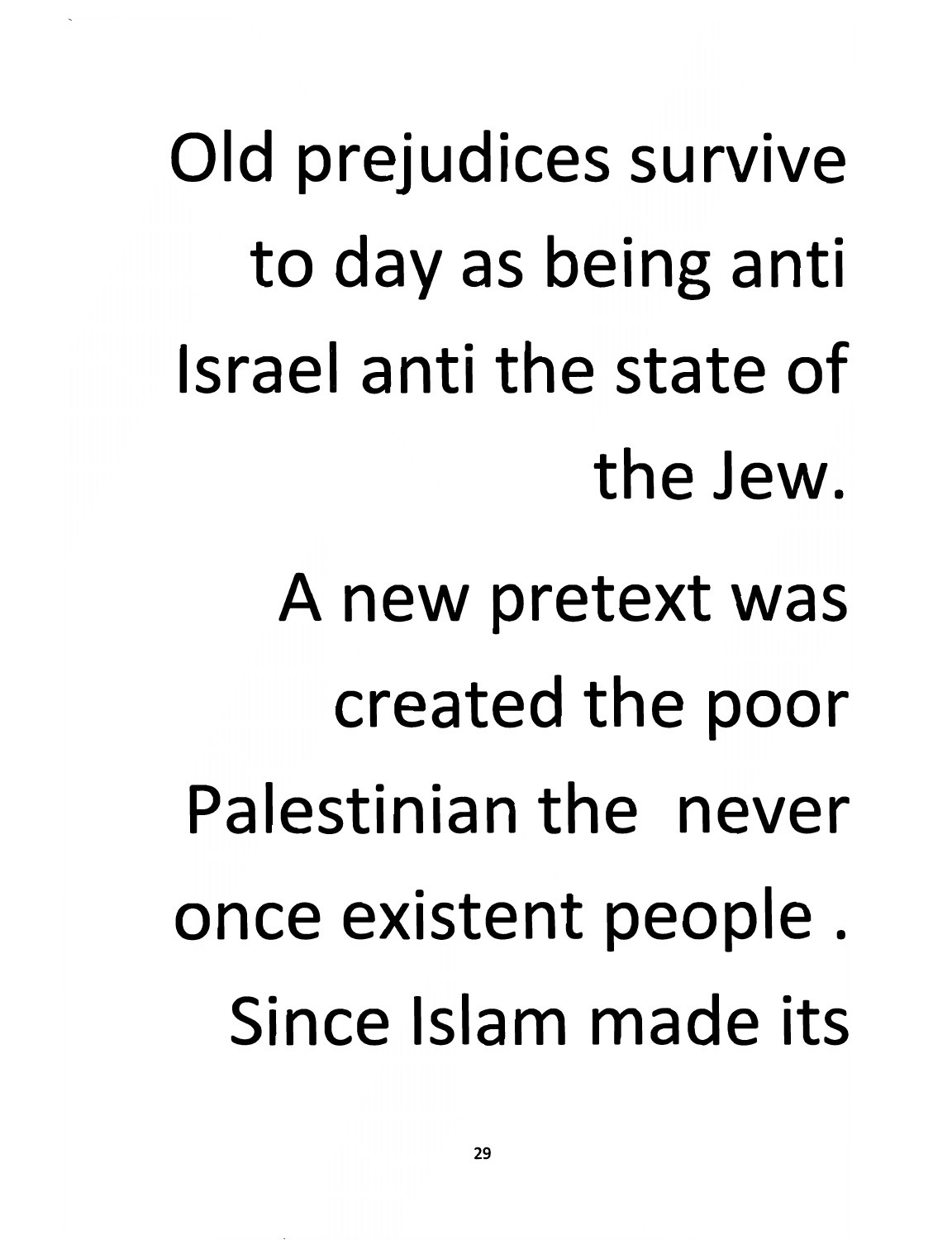appearance in 640 ACE and conquered half the world including the Holy land, never once was the area the Palestinians claim as belonging to them exist as Palestine.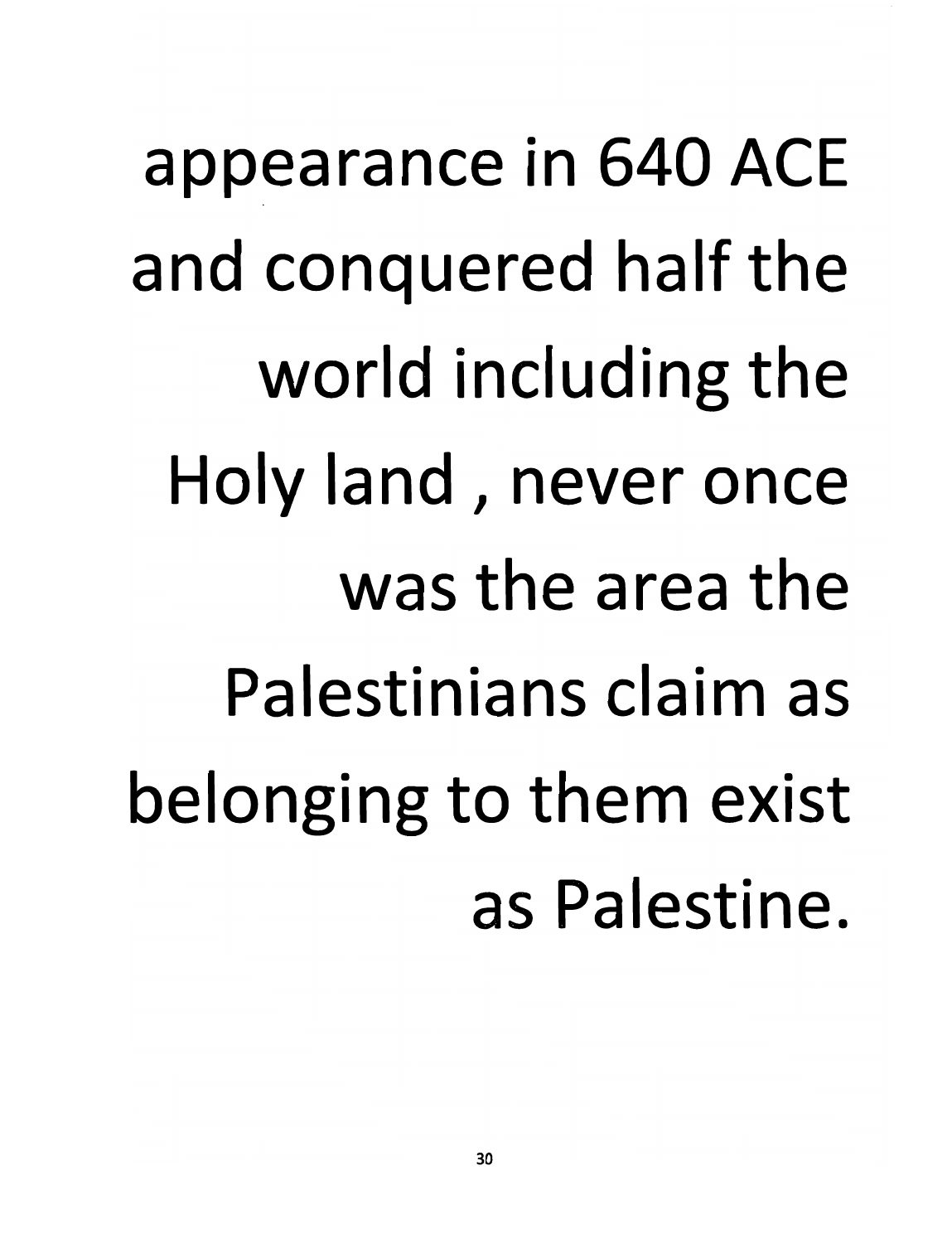Never once did there *hoax people Palestinian the create league Arab the did 1967 in Syria Only after Israel combined the defeated* armies of Egypt Jordan **Syria in 1967 did the<br>Arab league create the** *Palestinian <sup>a</sup> exist there did once Never*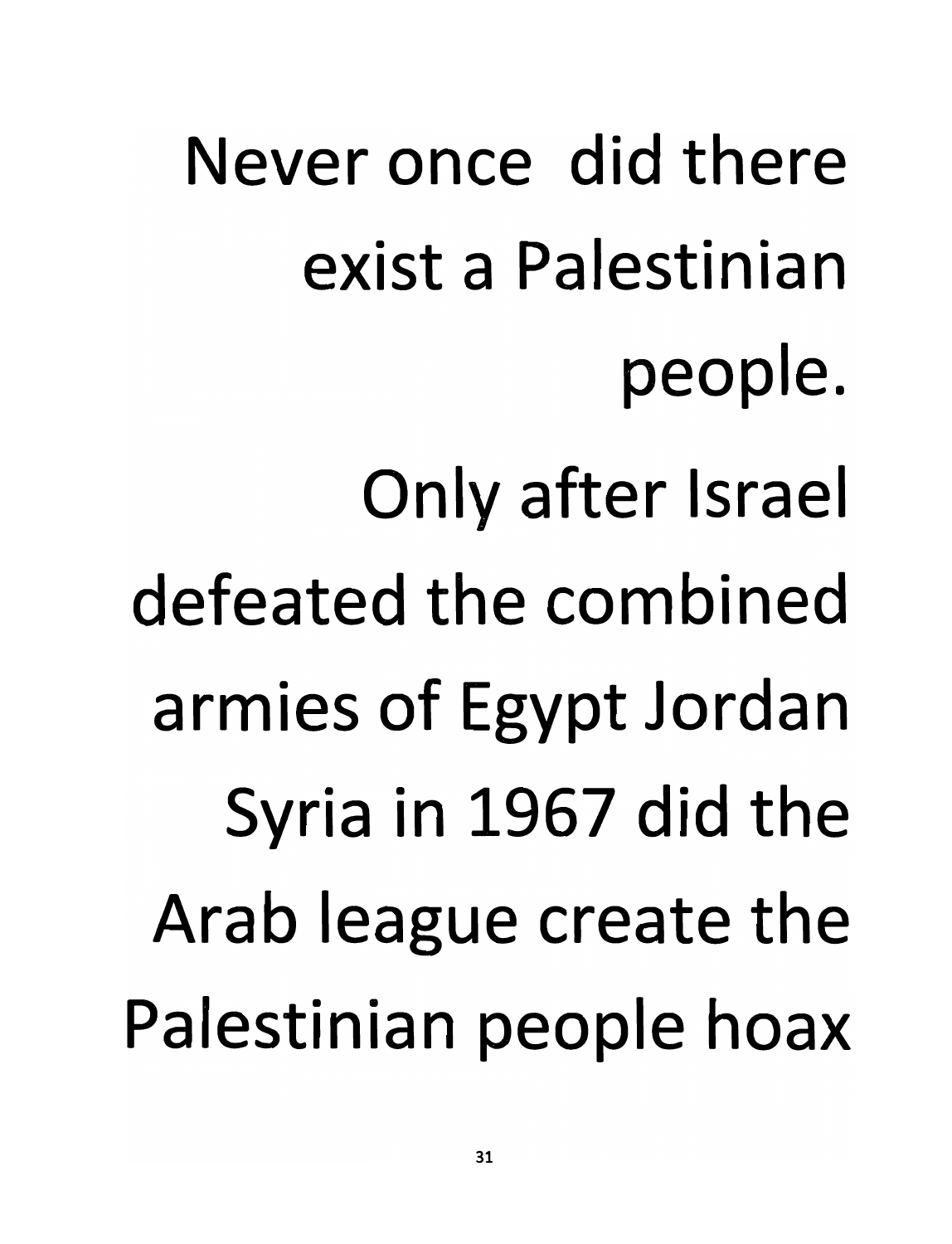as a political tool weapon against Israel. The Muslims number 1 billion . They exert tremendous political and economic power. They have been mobilized against the Jewish state for the last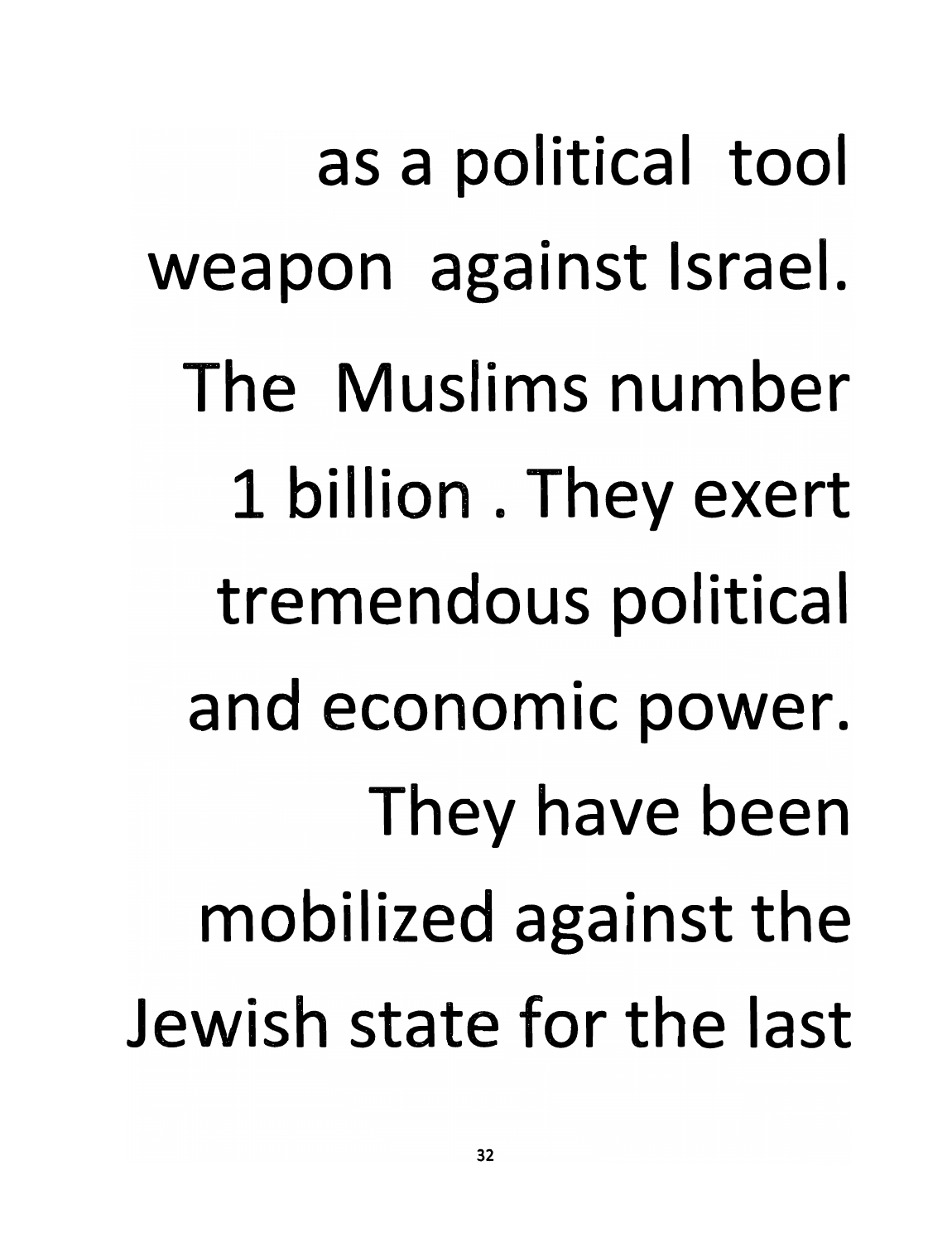67 years since the rebirth of modern Israel. The UN and all its institutions are not unbiased institutions. All of them use their leverage and create laws called "international laws"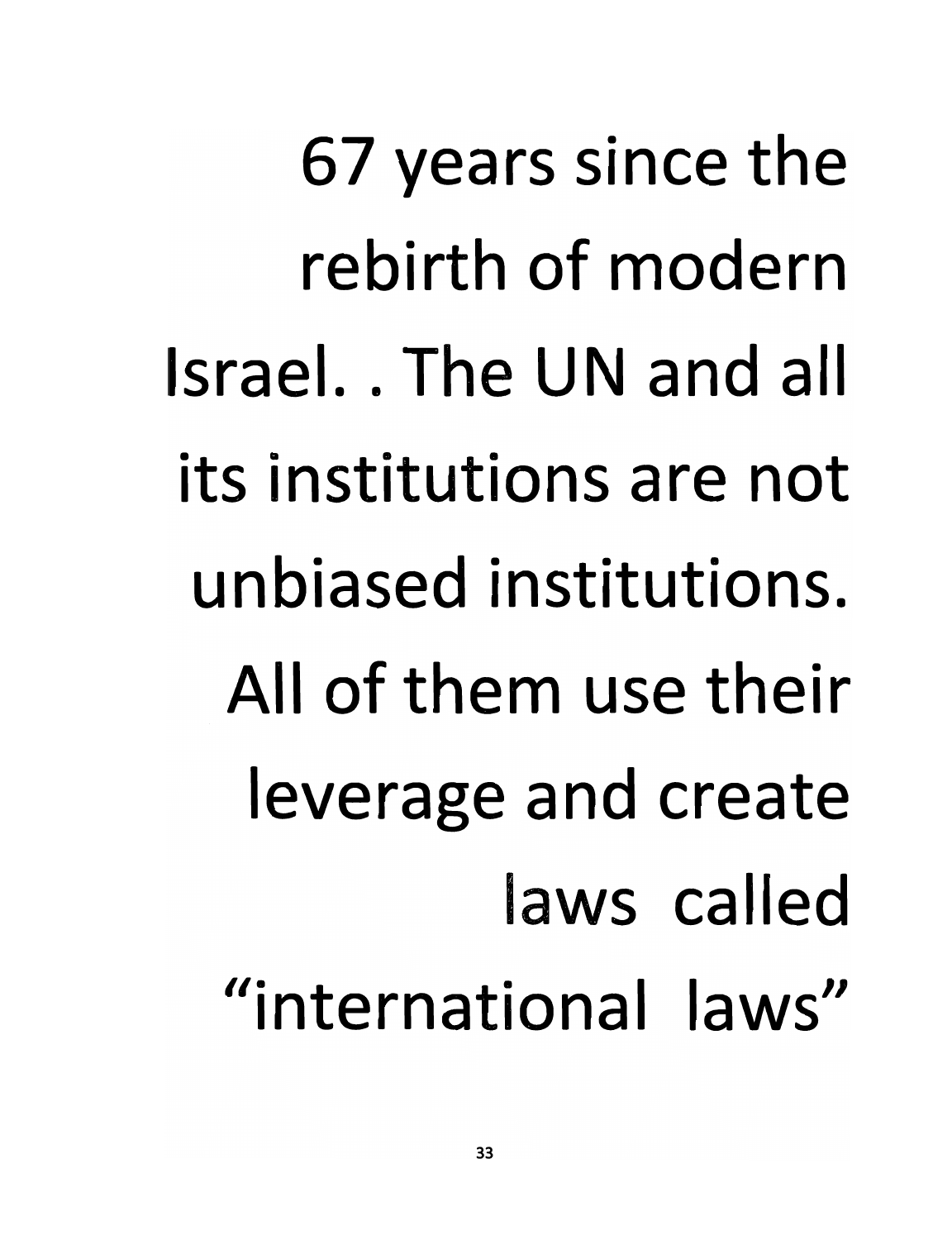To mask their theft under the mask of "legality."

- Thus the Palestinians
- scream that Israel is an "occupier
	- under international law"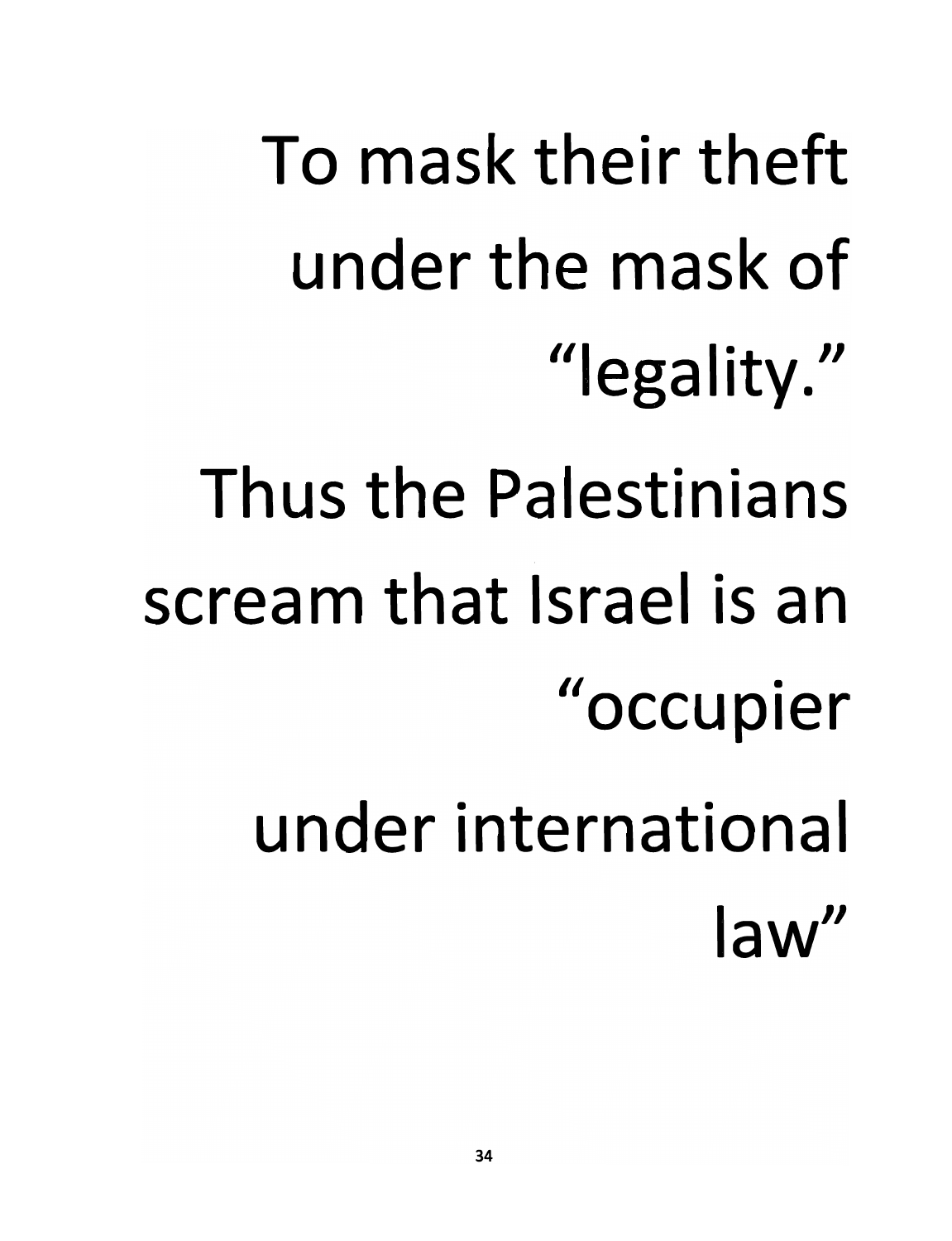What they conceal is that the Muslims abuse their power and wealth to create "international law "not on the merits but because of their economic power that influences the greed of all the countries that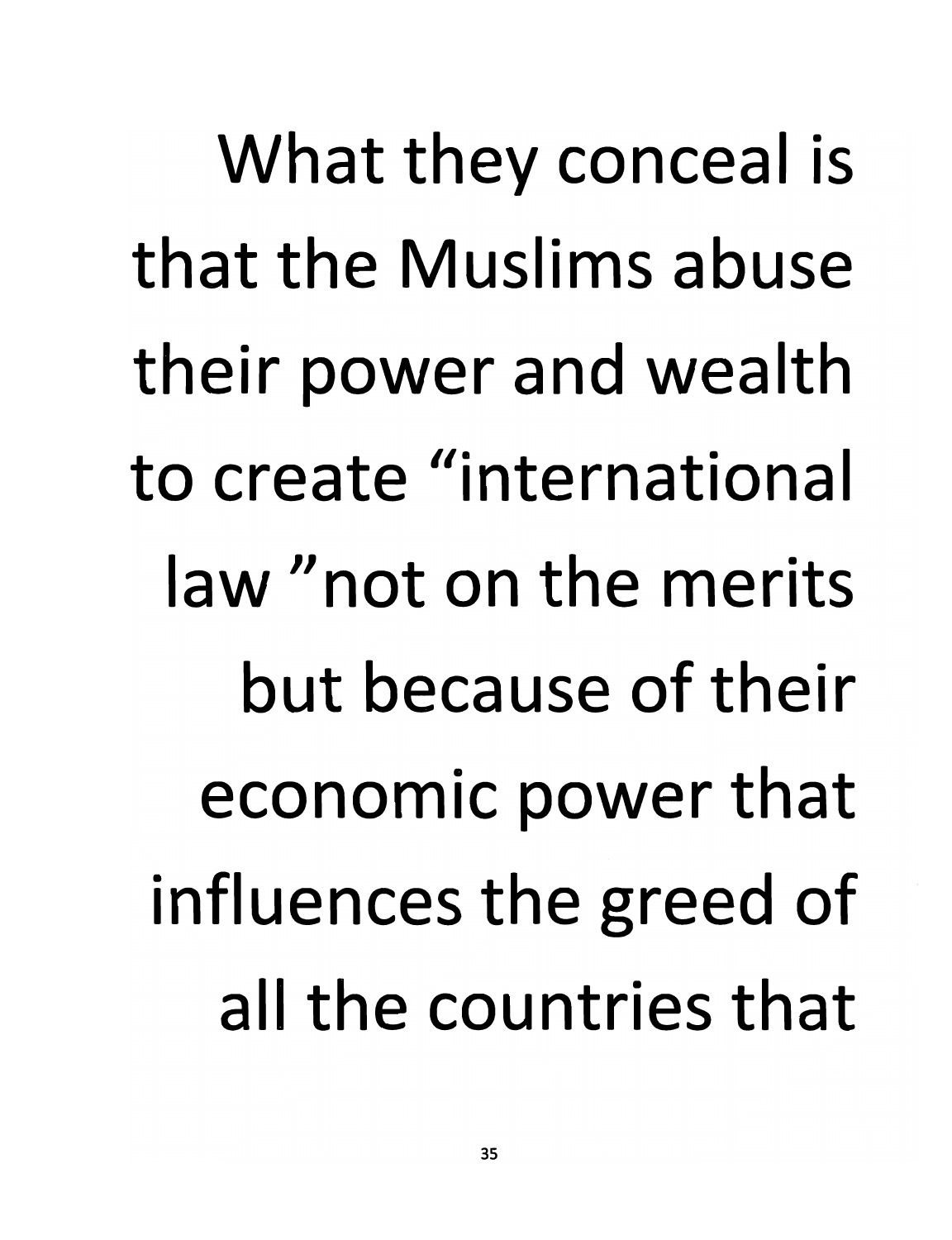## support the Palestinians. Therefore, all so called "international law" is null and void.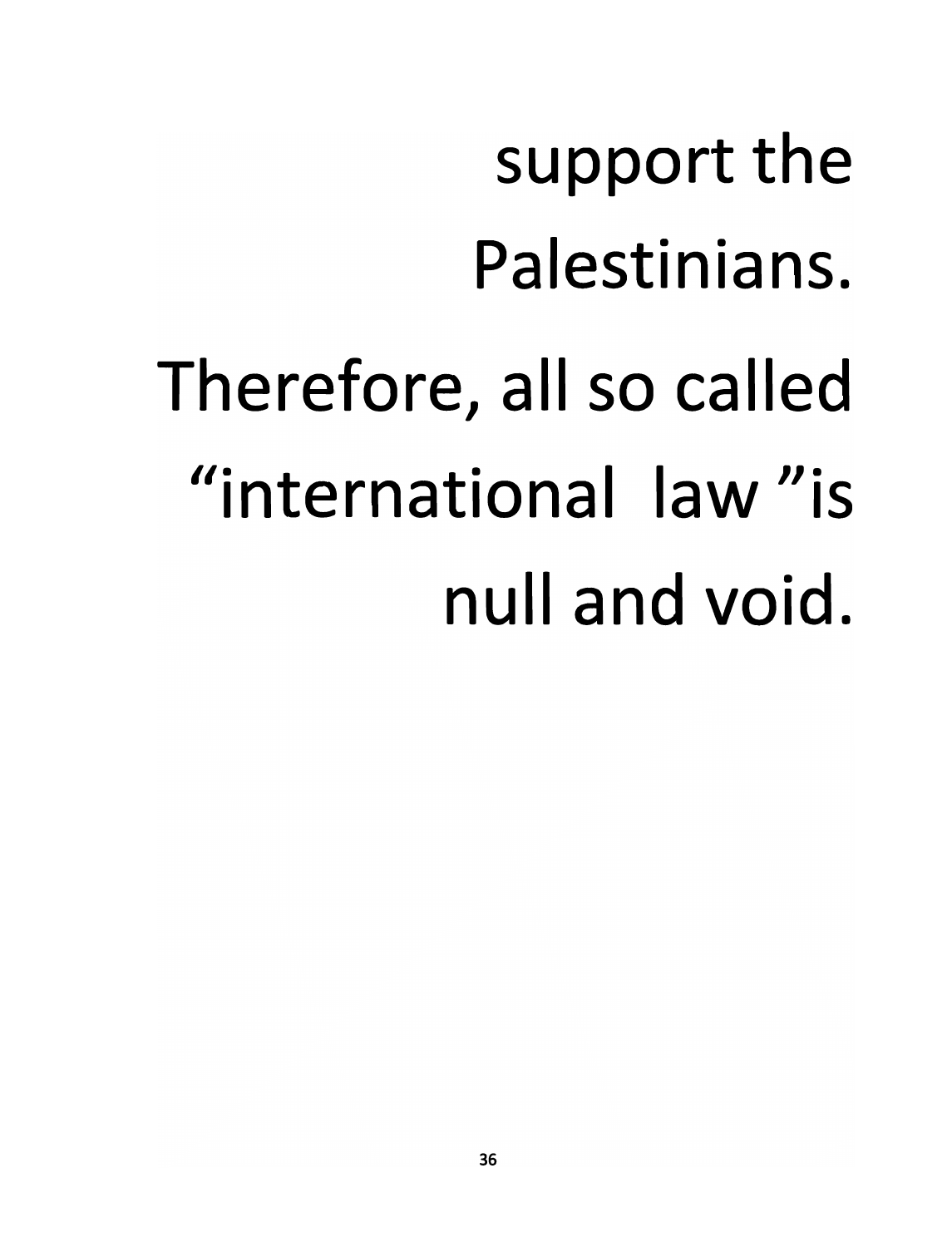*THE TIMESOFISRAEL Iwww.timesofisrael.com*

*"And he said in the sight of Israel: 'Sun, stand still upon Gibeon"1*

#### Eclipse 'stopped the sun' for biblical Joshua, Israeli scientists say

Researchers claim to pinpoint the exact date  $-$  October 30, 1207 BCE  $$ and explanation for an astounding event in the Battle in Gibeon

BY TIMES OF ISRAEL STAFF | January 16, 2017, 10:35 pm |

*A* ccording to the biblical story, Joshua got help from the sun to earn the Israelites one of their most epic victories. Now, a team of Israeli scientists say they've figured out how: The battle coincided with a solar eclipse.

Using NASA data, three scientists from Beersheba's Ben Gurion University, in a newly published paper, dated the eclipse and the battle to October 30, 1207 BCE.

Chapter 10 of the Book of Joshua relates that soon after Joshua and the Israelites entered the Promised Land, they waged battle against five armies which laid siege to the Gibeonites. Joshua had promised to protect the Gibeonites, so he led an army and defeated the five kings. Joshua prayed that God help the Israelites in their battle by stopping the sun:

"Then Joshua spoke to the Lord on the day when the Lord delivered the Amorites before the children of Israel; and he said in the sight of Israel: 'Sun, stand still **[dom]** upon Gibeon; and you, Moon, in the valley of Avalon.'" (Joshua 10:12).

The researchers noted other ancient stories where a deity stops the sun, but said the biblical story is unique because it also mentions the role of the moon. That led them to the conclusion that it referred to a solar eclipse, during which the moon passes in between the sun and the earth, blocking the sunlight.

They interpreted the word "dom," which only occurs one other time in the Bible (Psalms 37:7), not as "stand still,"which is how it is traditionally read, but to mean "become dark."

The multi-disciplinary team, led by Dr. Hezi Yitzhak, found that there was only one total solar eclipse that occurred in the region between the years 1500-1000 BCE, when the Israelites are believed to have entered the land. The eclipse allowed them to date the battle precisely to 4:28 p.m. on October 30, 1207 BCE, in their paper, which was published in the most recent edition of Beit Mikra: Journal for the Study of the Bible and Its World.

They also described what they said was the precise location of the battle, and traced a 30 kilometer overnight trek that Joshua and his men made to reach Gibeon, north of Jerusalem, from their encampment in Gilgal, on the eastern edge of Jericho.

The article did not address the nature of the hailstones that, according to the biblical story, killed many people during the battle.

"Not everyone likes the idea of using physics to prove things from the Bible, and I know that it may be interpreted as ifyou are rationalizing your faith," Yitzhak told Haaretz on Sunday. "We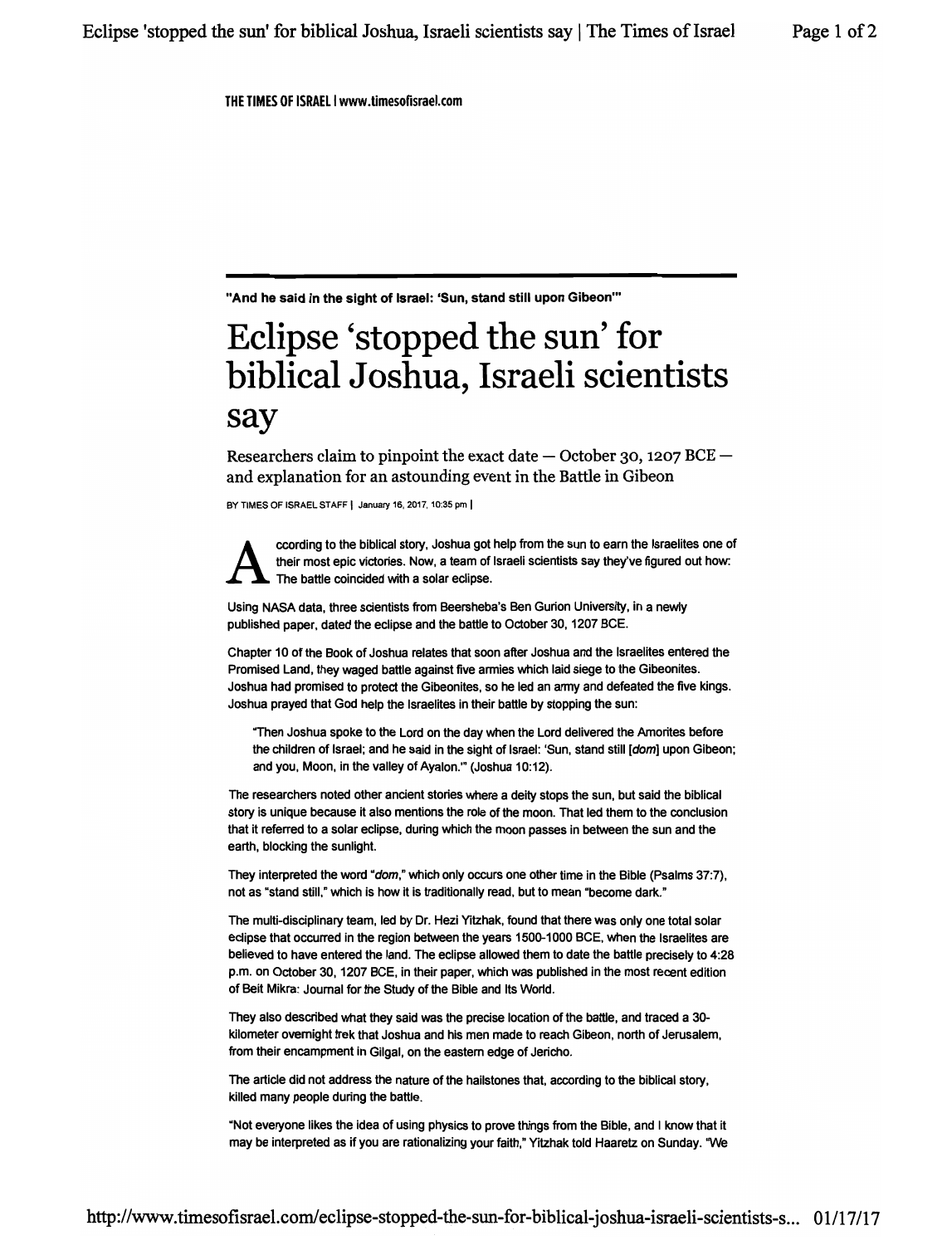*do not claim that everything written in the Bible is true or took place... but there is also a grain of historical truth that has archaeological evidence behind it."*

*© 2015 THE TIMES OF ISRAEL. ALL RIGHTS RESERVED*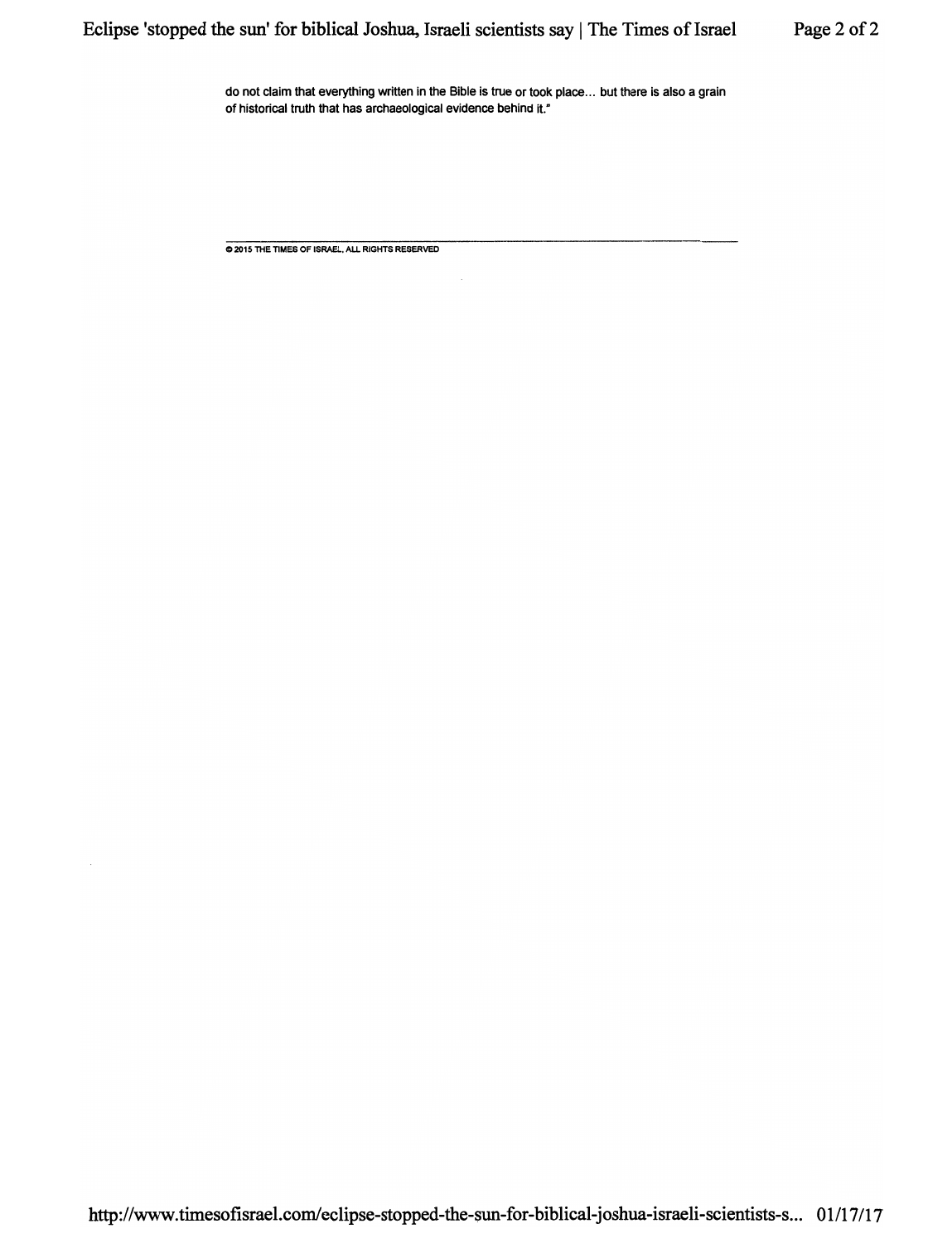Why Israeli settlements are not a violation of international law | Robert Stark | The Blogs |... Page 1 of 6

*THE TIMESOFISRAEL* 1*www.timesofisrael.com*

the author, and The Times of Israel assumes no responsibility for them. In case of abuse, report this post,

### Why Israeli settlements are not a violation of international law

*ROBERTSTARK | JANUARY 3, 2017,3:28 AM |*

*Critics of Israel's policy to allow its citizens to live in the regions of Judea and Samaria have two separate arguments for why the settlements are illegitimate. One is a legal argument, the other is political. In this article, Iwill explain why Israeli homes in the area are in fact legal under international law. In my next installment, Iwill address the political argument.*

*Recently there was a big noise made over a U.N. Security Council resolution that declared Israeli homes, built in the region of Judea and Samaria, a "flagrant violation of international law." The resolution does not break any new ground, as far as the international community is concerned, because President Jimmy Carter allowed the Security Council to pass a resolution that stated Israeli homes built in Judea/Samaria have "no legal validity."*

*Both of these resolutions, although they make a bold and stark statement about the legality of the so called "settlements", are merely political statements. As I explained at the bottom of a previous article, these resolutions are non-binding under international law. Furthermore, these resolutions are not consistent with objective legal analysis of the subject by world experts on international law.*

*In order to find Israel's settlements to be a violation of international law, first, Israel must be considered an occupier of foreign territory. Yet, Israel's legal claim to the territory in question was recognized by the international community on several occasions. First, the land on both sides of the river Jordan were recognized as part of the Jewish National Home by the 1920 San Remo Conference. This was endorsed by the League of Nations (predecessor to the United Nations) in the 1922 League of Nations Mandate to Britain, and affirmed by article 80 of the United Nations charter in 1945. When Israel's leaders declared sovereignty in all territory relinquished by England on May 15,1948 (including the territory that anti-Israel people call the "West Bank") itwas recognized to be the State of Israel by both the General Assembly and Security Council in November 1948.*

*Jordan invaded (along with four other Arab states) and conquered this specific territory in 1949, annexed it in 1950, and gave it a new name: "West Bank" (of the riverJordan). Only two countries in the entire world recognized Jordan's annexation (England and Pakistan) and not a single Arab country recognized this annexation.*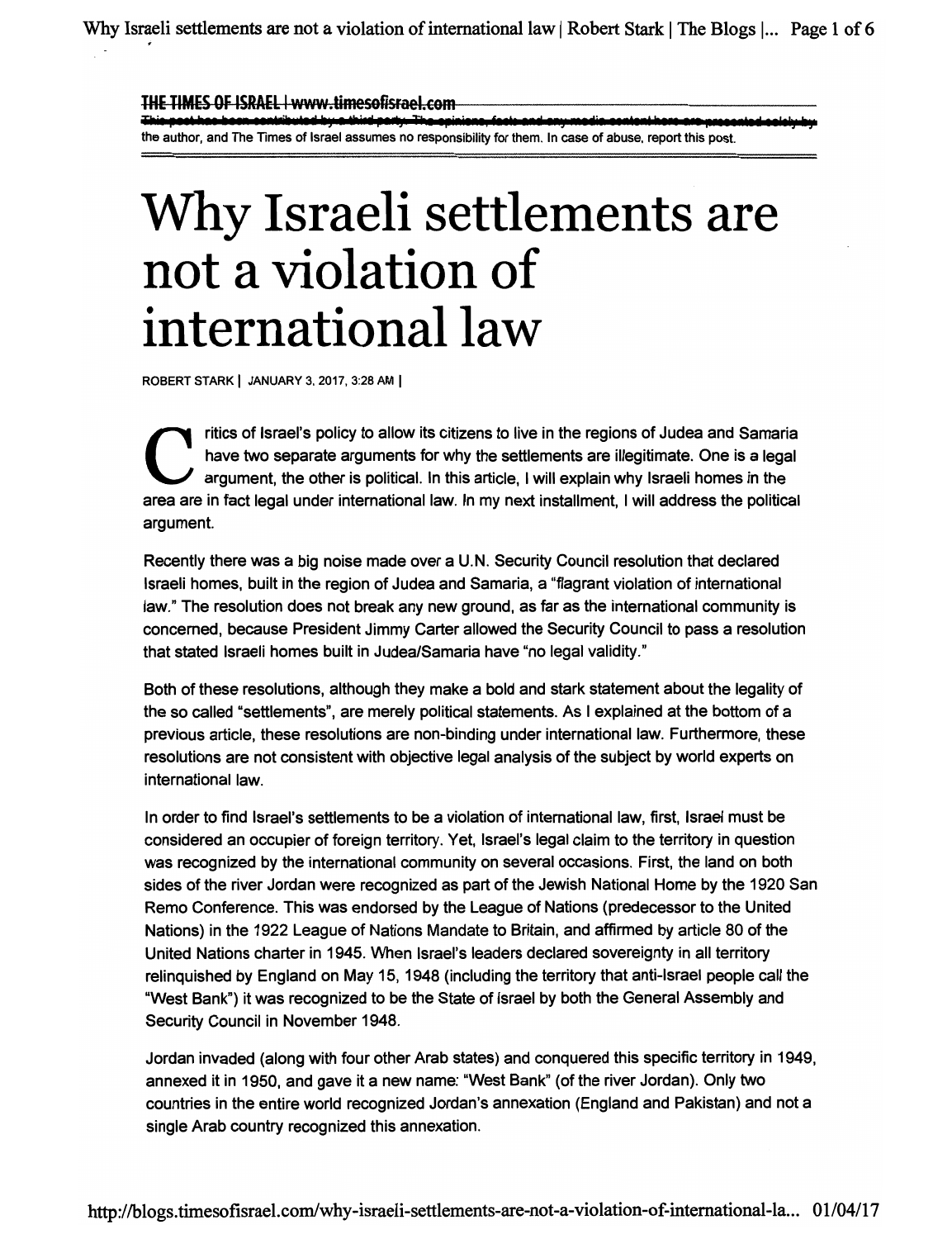*Furthermore, article 2 of the UN charter forbids the acquisition of territory through war. Thus, Jordan's acquisition and annexation of the territory was illegal under international law.*

*In 1967, Jordan again initiated war against Israel (along with two other Arab states) but Jordan was pushed out of the territory (back to Jordan's recognized boundaries on the east bank of the Jordan river) by Israel. This re-acquisition of the territory by Israel was legal because article 51 of the U.N. charter permits a nation to defend itself from attack. It is understood that national self-defense often necessitates control of any territory from which the initial aggression was launched.*

*If the territory would have been recognized as within the borders of the State of Jordan by either Israel or the international community between 1949 and 1967, then it would have meant Israel's return to the territory was an occupation, regardless of previous title. But Jordan's annexation was not recognized by the international community, nor did the Jordan-Israel ceasefire agreement represent acquiescence to new borders by either side:*

*No provision of this Agreement shall in any way prejudice the rights, claims and positions of either Party hereto in the ultimate peaceful settlement of the Palestine question, the provisions of this Agreement being dictated exclusively by military considerations." GENERAL ARMISTICE AGREEMENT BETWEEN ISRAEL AND JORDAN-APRIL 3, 1949.*

*Given the fact that Israel had legal title to the territory that was recognized bv the international community and Israel's final control of the territory was a result of self-defense rather than aggression, while Jordan's control of the territory was never recognized as legitimate by the international community, common sense shows that Israel merely won back territory that legitimately belonged to it in the first place.*

*This is a strong legal argument forwhy Israel has superior title to the territory, in a legal chain that was never legitimately broken, therefore Israel can't be an occupier on territory that belongs to it in the first place.*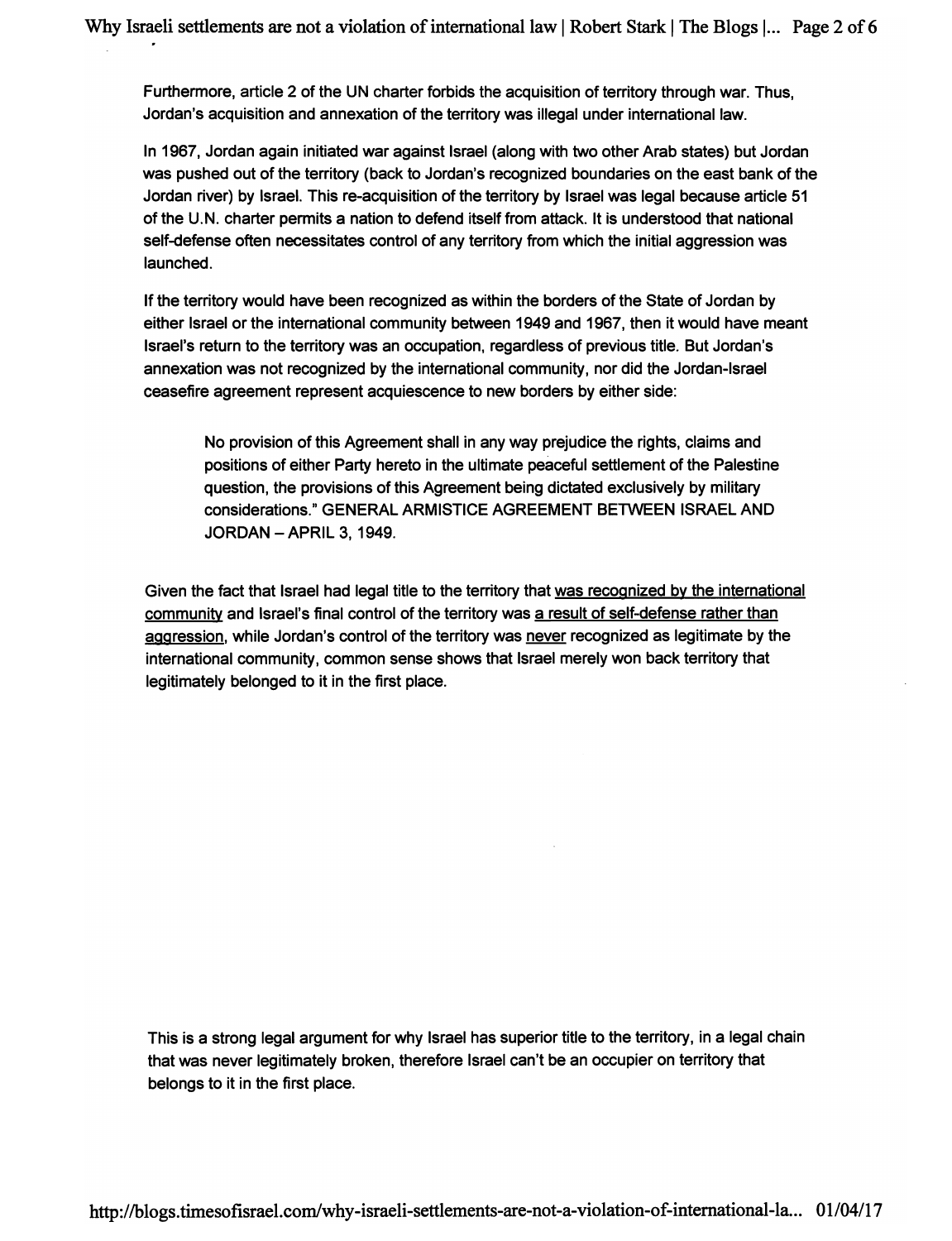*This position is shared by Judge Schwebel, former President of the International Court of Justice, in his book on the subject "What Weight to Conquest? Aggression, Compliance, and Development" pg. 521-526.*

*For a fuller explanation on why Israel can't be an occupier, see my previous article on the subject.*

*But, for the sake of argument, let us play devil's advocate and assume Israel had no legal title to the territory in 1967. In that case, would Israel's settlements be a violation of international law?*

*The answer is no, here is why:*

*The Fourth Geneva Convention provides the international law as relates to occupied territory, and is the basis of any legal argument against Israel on the subject of Israeli settlements. Therefore, in order to make the conclusion that Israel's settlements are illegal under international law, one must be able to apply this convention to Israel's presence in the area. And then, one must show that Israel is in violation of one of the provisions of the convention.*

*In order for a territoryto be recognized as occupied by the Fourth Geneva Convention, a territory must have changed hands in a conflictin which one country takes control of foreign territory. In Israel's case, the only other country that controlled the territory in question was Jordan. Yet, Jordan relinquished all claims to the territory in 1988 and recognized the territory as part of Israel in a peace treaty signed in 1994.*

*Thus, even if Israel's capture of the territory in 1967 is considered an occupation, the fact that Jordan later relinquished all its claims and then recognized the territory as part of the State of Israel means any such occupation is long over.*

*But for argument's sake let us playdevil's advocate and assume Israel is still an occupierto this day, as some might argue, despite the lack of an international conflict. Then, are the settlements illegal?*

*The answer is still no, here is why:*

*The convention only applies to States that are a party to the convention itself. Thus, either the occupier or the occupied must be a signatory to the convention in orderfor itto apply. Since the Arab residents of the West bank are not residents of a state that is bound by the Convention, and Israel is not a signatory either, therefore the Fourth Geneva Convention does not apply to this conflict. This position is shared by Professor Julius Stone, one of the 20th century's leading authorities on international law, "Israel and Palestine, Assault on the Law of Nations" discourse 2, pg. 177.*

*This was also the position of a French Court of Appeals which stated: neither the Palestinian Authority norIsrael is a party to the Fourth Geneva Convention and therefore the convention does not apply to them. For the full text in the original French, click here. For a google translated text, click here.*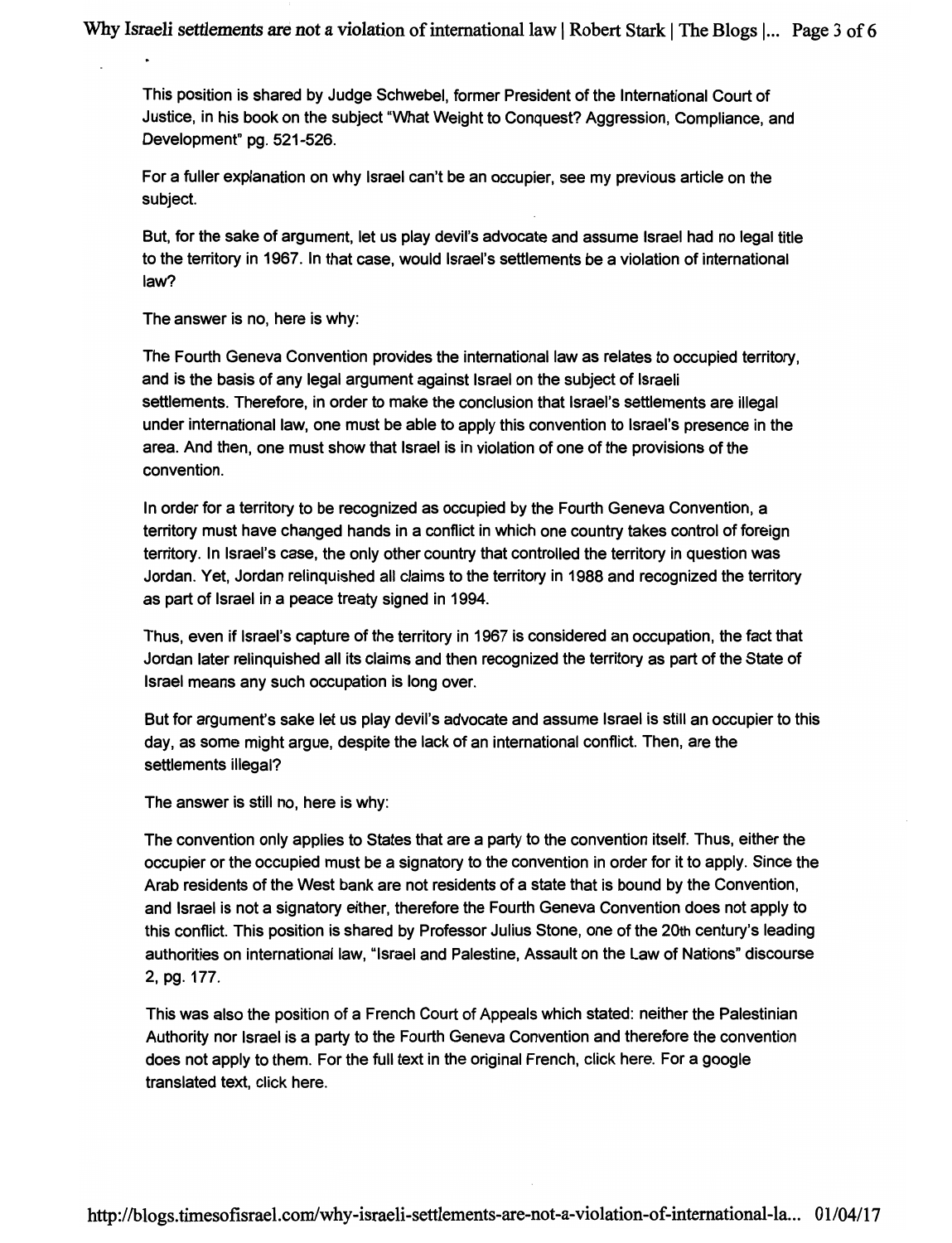*But let us once again play devil's advocate and put this technical, yet decisive, issue aside. Let us imagine the Fourth Geneva Convention applies despite the fact that neither Israel nor the Palestinian Authority is a party to the convention. Then, are the settlements illegal?*

*In that case, the answer is still no, here is why:*

*Those who claim the settlements are illegal point to Article 49 of the convention, which states that to be an illegal occupier the occupying power must do one of two things:*

- *1. Forcibly transfer the population under occupation to outside the occupation zone, either inside the controlling country or to another country.*
- *2. Transfer the population of the occupier from its own country to the occupied zone.*

*No one among Israel's critics is claiming that Israel is absorbing the Arab-Palestinian population into Israel proper, nor is anyone claiming Israel is deporting entire populations from the territory to somewhere else. So the first provision does not apply.*

*As for the second provision, it requires a wild stretch of the imagination to describe the voluntary choice made by free acting persons to migrate to the area as "persons being deported or transferred by their government". Especially when one considers the authoritative, and official, commentary to article 49 states that this provision was:*

*Intended to prevent a practice adopted during the Second World War by certain Powers, which transferred portions of their own population to occupied territory for political and racial reasons or in order, as they claimed, to colonize those territories. Such transfers worsened the economic situation of the native population and endangered their separate existence as a race."*

*There is simply no legitimate comparison between Israeli citizens' vote, through their wallet and their feet, and the millions of Germans and others who were actively required by their own government to move from their country into newly occupied zones elsewhere.*

*This position is shared by various international law scholars such as Professor Eugene Rostow (former Under Secretary of State, former dean of Yale Law School, and author of Security Council Resolution 242) who wrote:*

*[T]he Convention prohibits many of the inhumane practices of the Nazis and the Soviet Union during and before the Second World War - the mass transfer of people into and out of occupied territories for purposes of extermination, slave labor or colonization, for example... The Jewish settlers in the West Bank are most emphatically volunteers. They have not been "deported" or "transferred" to the area by the Government of Israel, and their movement involves none of the atrocious purposes or harmful effects on the existing population it is the goal of the Geneva Convention to prevent." American Journal of International Law, Vol. 84,1990, p. 719.*

*And Professor Julius Stone, one of the 20th century's leading international law experts, who wrote:*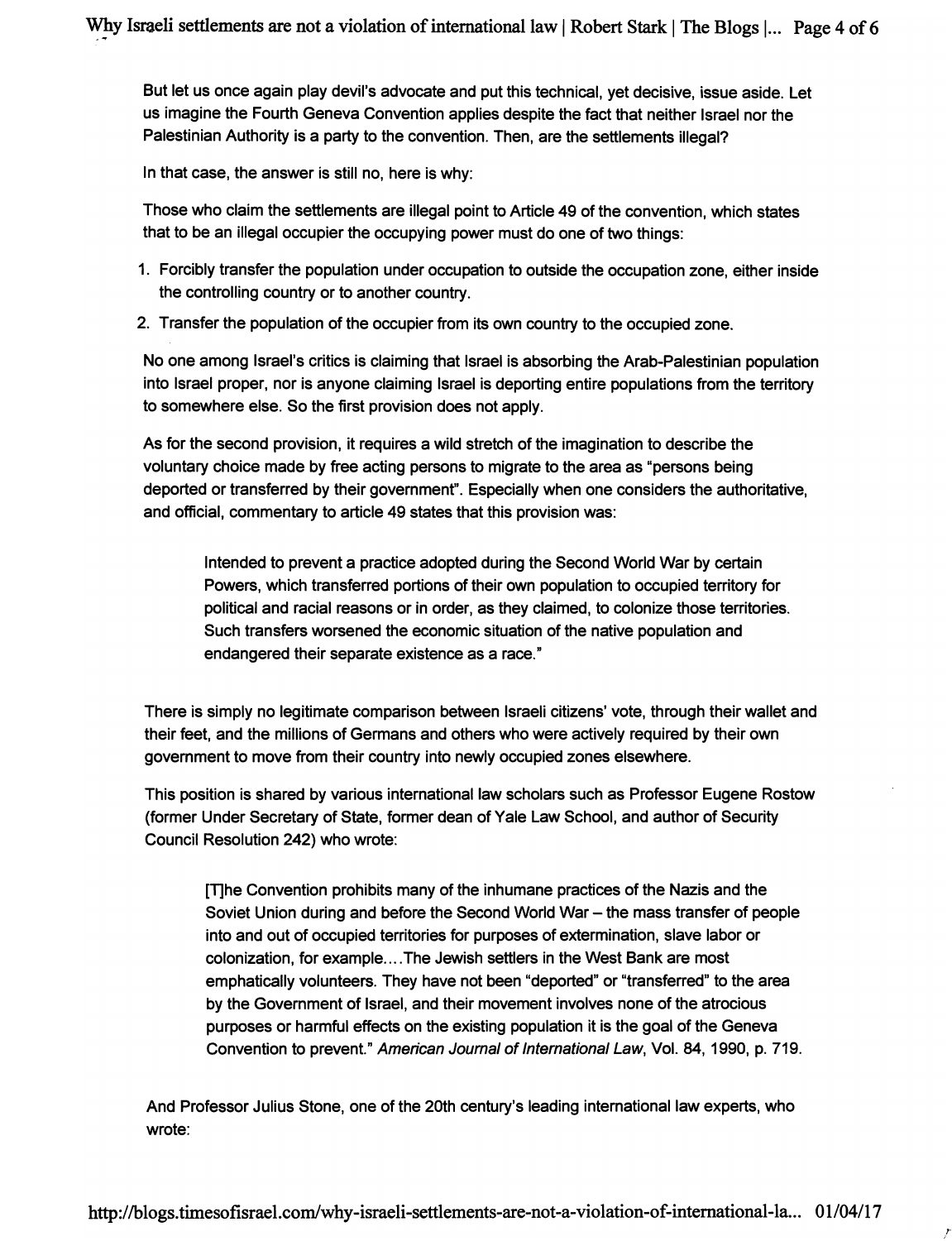Irony would... be pushed to the absurdity of claiming that Article 49(6), designed to prevent repetition of Nazi-type genocidal policies of rendering Nazi metropolitan territories **judenrein,** has now come to mean that...the West Bank...must be made **judenrein** and must be so maintained, if necessary by the use of force by the government of Israel against its own inhabitants. Common sense as well as correct historical and functional context excludes so tyrannical a reading of Article 49 (6)." "Israel and Palestine, Assault on the Law of Nations" discourse 2, pg. 179-181.

But, let us play devil's advocate, and assume the Israeli government's allowance of its citizens to live and build within its borders is a violation of article 49. Then, are the settlements illegal under international law?

The answer is still no, here is why:

Any question of legal validity under international law should be resolved by the fact the Palestinian-Authority, under Yasser Arafat, signed the Oslo Accords with Israel. This was an internationally recognized agreement to divide jurisdiction of the territory between Israel and the newly created Palestinian Authority. Under this agreement, Israelis have full jurisdiction to live and build on the designated 60% of the territory. Therefore, any building in this territory is completely legitimate under international law through the Oslo Agreement.

So there you have it, in all the possible stages of the legal argument:

Israel can't be an occupier because it likely has superior title to the territory in the first place. Even if it had no title to the territory, the Fourth Geneva Convention can't apply here. And even if it could apply here, Israel would be a legal occupier rather than an illegal one, since Israel hasn't violated the provisions of the Fourth Geneva Convention (making the settlements legal rather than illegal). Lastly, even if Israel's settlements were a violation of article 49 of the Fourth Geneva Convention, the Oslo Accords have given both Israel and the Palestinian Authority the right to live and build in their allotted jurisdictions.

#### *SPONSORED CONTENT*

Recommended by



The Hearing Aid of the Future is Here Hear.com



How You Can Get a Piece of Private Real Estate... RealtyShares



A Jaw-Dropping 18-Month 0% APR Credit Card NextAdvisor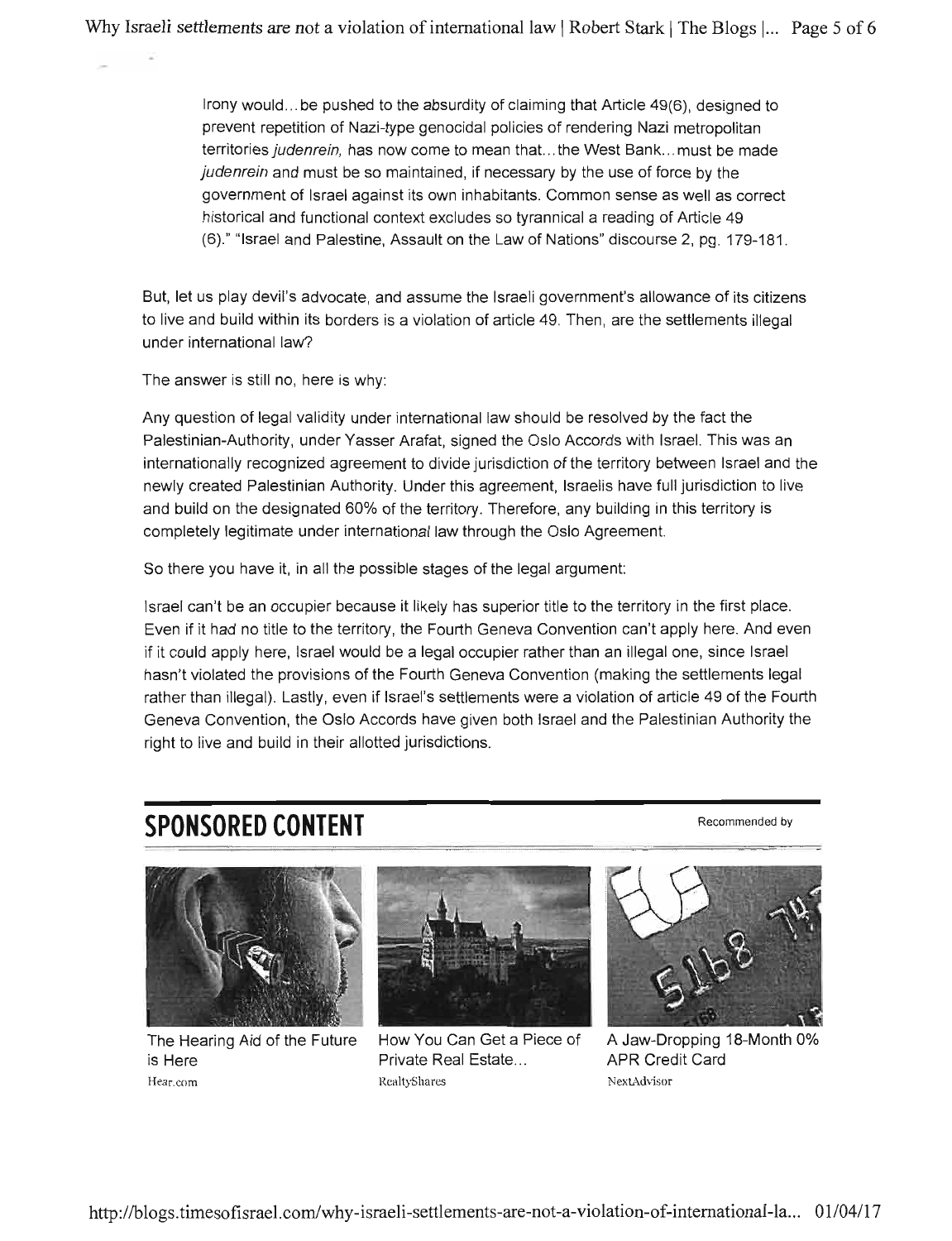Why Israeli settlements are not a violation of international law | Robert Stark | The Blogs |... Page 6 of 6



The Best Credit Cards For 2017 *NextAdvisor*



Homeowners Bom Before 1985 Are Getting a Big Pay... Find & Compare Rates For Mortgage & Insurance



Obama Quietly Signed Bill Giving \$42.4 B"Cash... The Oxford Club

#### *SPONSORED STORIES*

#### *FROM THE TIMES OF ISRAEL*

That secret to perfect brows? It's

WunderBrow! Read the article. (WunderBrow on Health & Style magazine)

Don't Buy Furniture Until You See This Site (Wayfaiv)

An Honest Voice: Singer Kevin Ross (Luxury Awaits)

WunderBrow tested by CBS' The Doctors (Wunderbrow on Health&Style)

Trump's Leaked IQ Will Shock You (Bae Daily)

Thieves' gone tech: Digital pickpockets are using gadgets to steal... (Daily Wire Star)

Indigenous Tribe Returns to Israel after 27 **Centuries** 

Wanted Istanbul terrorist 'fought for IS in Syria'

Half-Baked "Legal" Arguments about the Occupation and Borders

Jewish couple's headstone vandalized with anti-Semitic graffiti in...

MKs are utterly ignorant about Reform Judaism, says Sharansky

Could the 'Jewish State of Israel' crack one of the conflict's...

Recommended by

© 2015 THE TIMES OF ISRAEL, ALL RIGHTS RESERVED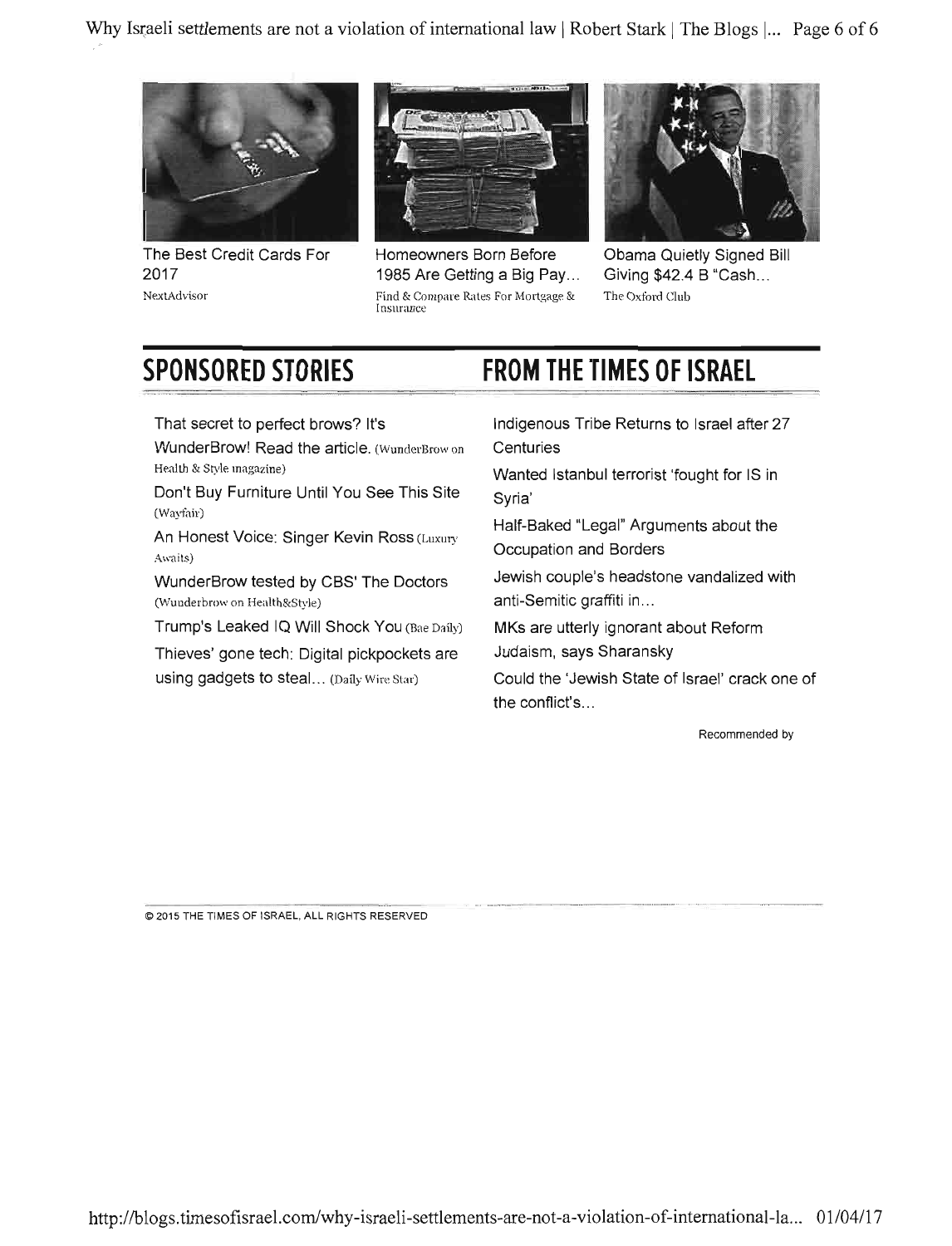*THE TIMES OF ISRAEL 1www.timesofisrael.com*

the author, and The Times of Israel assumes no responsibility for them. In case of abuse, report this post.

## Israel,Occupation and International Law: Part II - A Response

*ROBERT STARK| NOVEMBER 3, 2013, 2:51 AM |*

*In my previous article, I laid out Israel's claim to the territory known as Judea/Samaria (or West Bank to the anti-Israel crowd), Ithen proceeded to explain the position of the International Committee of the Red Cross, and showed how their logic to the status of the territory is circularand severely faulty even according to their own interpretation of International Law. Ithen concluded with a fact that remains, regardless of who may be right, that stated the territorycan no longer be considered occupied because the signing of the Oslo Accords gave the population of the territory self rule and control over their day to day civil and security affairs. I also included a criticism of the International Committee of the Red Cross which stated the organization, though required to be impartial to the conflicts in which it operates, has allowed itself to become biased and as a result inconsistent with its application of international law even according to its own interpretations of when a location is occupied.*

*The head of the Red Cross's delegation to Israel, responded to my article. In his response, he argued that a place is considered occupied simply from the moment that one party forcibly takes control of the location regardless of any legal history involved. This very logic is what my previous article presented on behalf of the Red Cross, and then my article proceeded to refute this approach using the Red Cross's own writings on the issue. The delegate offered no retort to my refutation of that argument.*

*However, he posited that my conclusion that the territory is no longer occupied due to the Oslo Accords is not true. According to him my perception of the Oslo Accords, as analogous to the U.S. Interim Agreement with Iraq, is a false analogy. According to the official, the Oslo Accords are nothing more than a rubber stamp for Israeli control and therefore not analogous to the U.S. Interim Agreement.*

*However, even ifwe all agree for the sake of argument that the Oslo Accords are nothing more than a rubber stamp for Israel, it appears this would support my analogy. After all, there is very little reason to seriously say that the U.S. Interim Agreement with Iraq was anything other than a rubber stamp for U.S. control and ultimate supervision over Iraq. Yet, that did not stop the Red Cross from considering the occupation of Iraq as ceased. Again, the inconsistency is glaring.*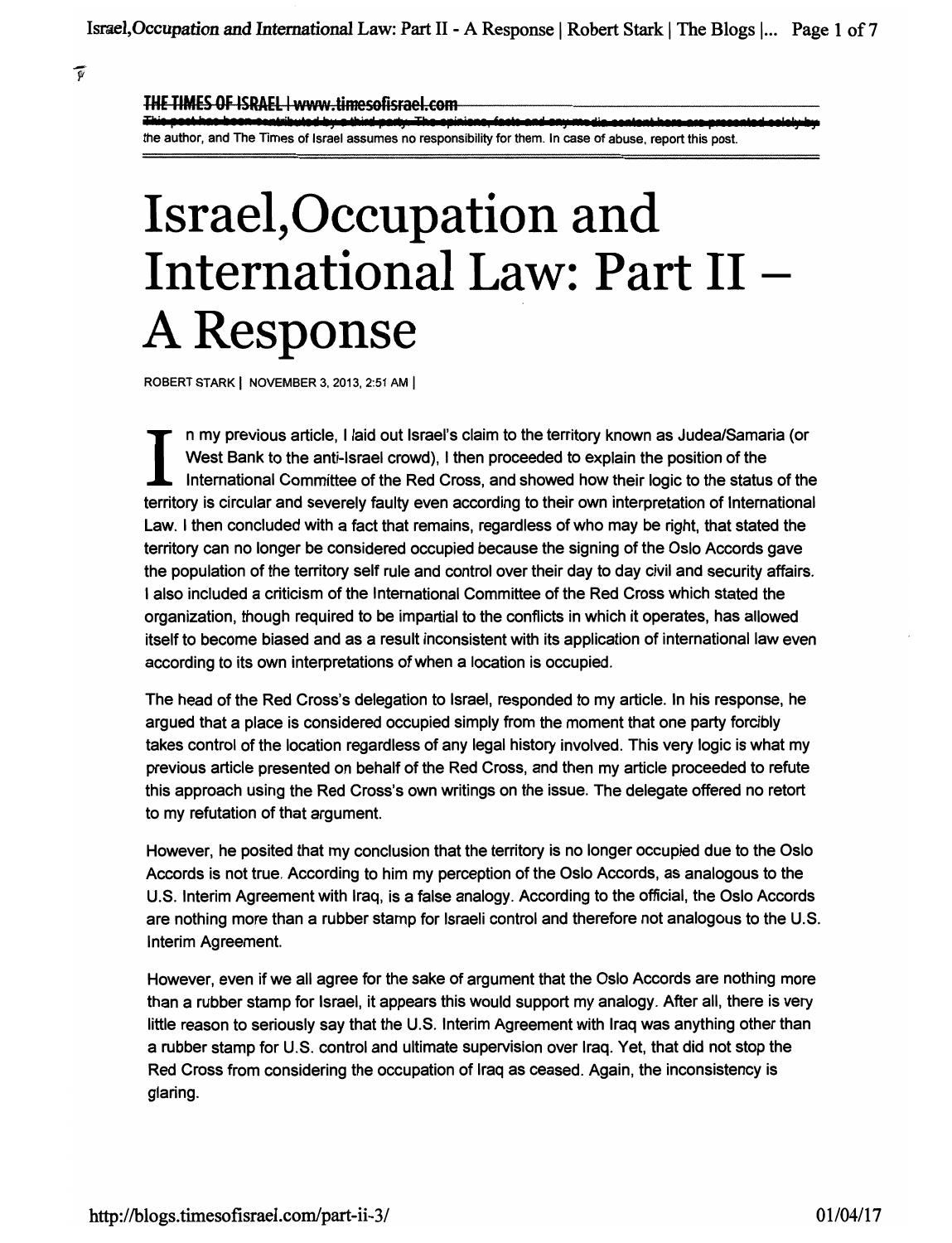There was not much to the delegate's response, in the way of argument, other than appeals to various institutions like the Israeli Supreme Court, the World Court, the United Nations General Assembly, and United Nations Security Council. In essence, the delegate resorted to Aristotle's example of the logical fallacy of an "appeal to authority". After all, if an important physics professor says time travel is possible, it must be absolutely true, right!?

As it turns out, the very same appeals to authority that were made in response to my article are the ones I intended to discuss in this installment. The institutions mentioned above are the remaining pillars of the anti-Israel crowd's argument that Israel is an occupier. So lets analyze the arguments and begin with the Israeli Supreme Court.

The anti-Israel crowd claims that Israel's Highest Court has ruled the territory's status is legally occupied first in a 2004 case called Beit Sourik Village Council v. The Government of Israel. However, the reality is that the Israeli Supreme Court has never had to deliberate what the status of the territory actually is because the Israeli government has taken the political position ever since 1967 that, although the government considers the status of the territory as unclear and thus "disputed", it will provide the humanitarian protections found in international law relating to occupation as a kindness and as closely as possible to the Fourth Geneva Convention with exceptions only for issues of security.

Thus, the Israeli Supreme Court has never had to discuss the question of whether occupation is the proper legal definition for the territory and thus whether Israel is in fact *obligated* **to** provide those protections. This is a significant subtlety the anti-Israel crowd chooses not to see.

**The Israeli Supreme Courthas never actually decided whether the territory in question is occupied.** The Israeli Supreme Court has merely been restating the position of the Israeli **Governmentitself as a premise before any legal analysis ratherthan concluding the status of the territory.**

As for references to the territory in question as "occupied", the key is whether the Court writes this in the "holding" part of the legal opinion, or elsewhere known as "dictum". The "holding" of a case states the "rule of the case", meaning, it has been decided ("held") to favor one side or the other because of the rule. A "dictum" refers to just about anything else mentioned in the opinion of the court that made the ruling, but does not establish a rule itself. The quotes used by the anti-Israel crowd are dictum.

The first quote you can point to in that case is found not in the holding of the case but in what the opinion itself terms the "background" information where obviously everything is dictum as it is merely a necessary background before the legal analysis even begins.

The second, and last possible quote, one can point to is a statement that makes my point all the clearer: "the general point of departure of all parties - which is also our point of departure - is that Israel holds the area in belligerent occupation". Notice, its their premise before any legal analysis of any question in the case, not their conclusion from any legal analysis. Again, they can begin their premise there because the government already applies the protections of the Fourth Geneva Convention to the territory as an official policy. Thus, the quotes are in keeping with a political government position, and not the conclusion of any legal analysis of the question itself.

 $\vec{r}$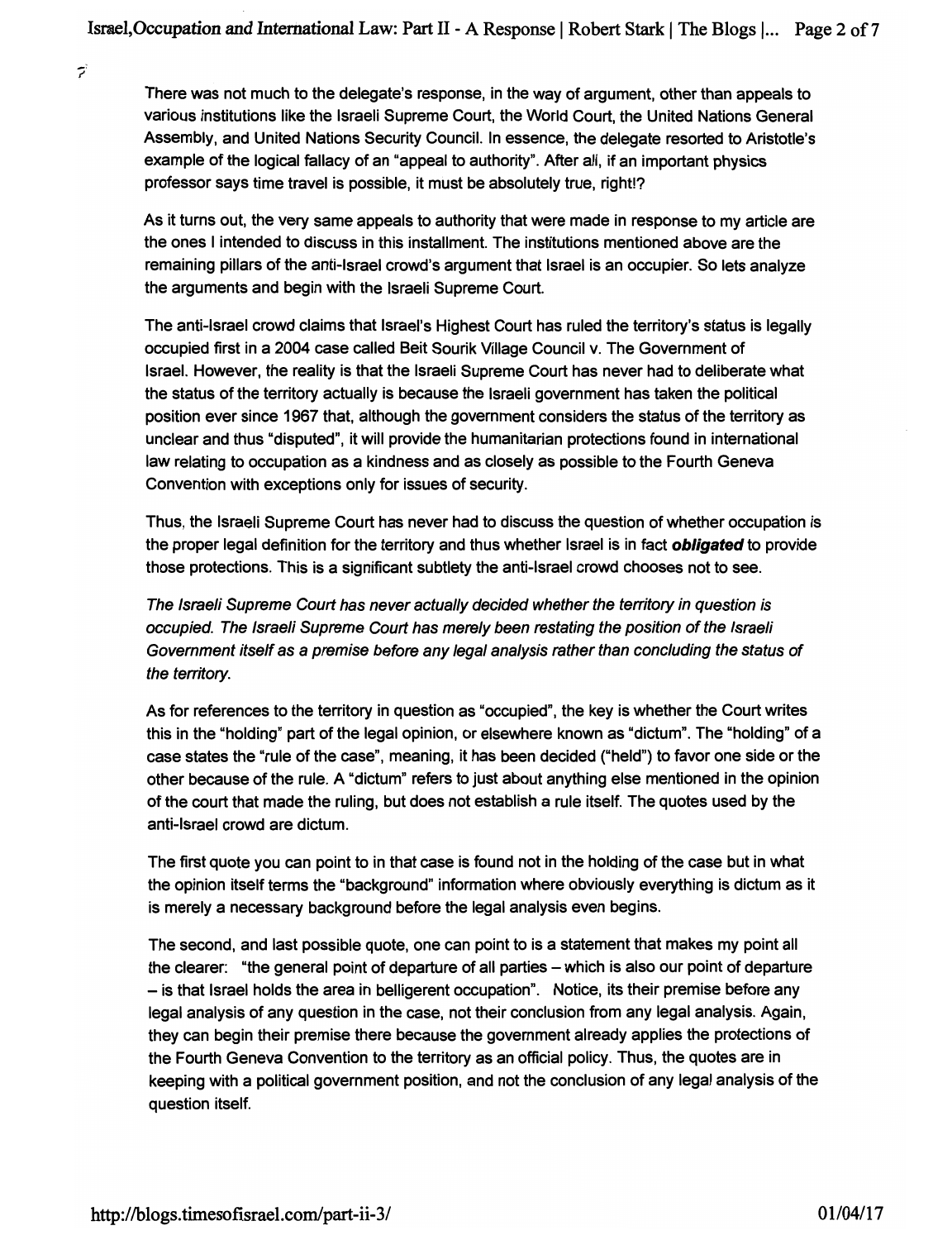$\vec{r}$ 

*To repeat the main point, there is not a single case where the Israeli Supreme Court has examined the legal issue itself, considered pro and con arguments over it, and come to the legal conclusion that the West Bank is belligerently occupied territory. The Court simply follows the government's policy of interacting with the territory as closely as possible through the humanitarian protections of the Fourth Geneva Convention and Hague Regulation 1907. Thus, not only has the Israeli Supreme Court never in its history ruled on the status of the territory in question, even the Red Cross has acknowledged the fact on their website.*

*"The de facto acceptance by the [Israeli] authorities that the applicable law in the OT [Occupied Territories] was the law of belligerent occupation freed the Court from having to decide what the constituent elements of occupation are." http://www.icrc.org/eng/assets/files/review/2012/irrc-885-kretzmer.pdf*

*So, I am rather flabbergasted that a high ranking official from the Red Cross would use the Israeli Supreme Court as an institution advocating his position. Perhaps this is yet another sign of the bias which clouds the organization's very important work.*

*Another pillar used by the anti-Israel crowd to point the finger of occupation at Israel is an advisory opinion by the World Court concerning Israel's construction of a barrier in the territory. This too was thrown at me, in the comments to Part I, by the head of the Red Cross delegation to Israel.*

*First of all, advisory opinions from the World Court do not make international law. They are not even binding conflict adjudication. They are merely a marker of how the Court was thinking at the time, made at the request of the General Assembly. It is reasonable and common forthe Court to rule differently in actual adjudication from how it saw things in an advisory opinion.*

*In this advisory opinion the Court indeed saw Israel as an occupier. However, the entire legal proceedings through which the Court received relevant documents about the question of occupation were entirely without any representation from Israel.*

*Israel did not participate because itwas following the custom of most Sovereign States in the world. This custom is seen in most Sovereign States in the world, as most states have not signed on to accept the jurisdiction of the World Court, because they are concerned it may be a reduction in the jurisdiction of their own governments. This customary concern among most, if not all Sovereign States, is why only about a third of the world's sovereign states have signed on, while the signed clause itself remains optional and those same signatories may at any time "opt ouf just as the United States "opted out" after having already signed.*

*In other words, the only side present at that time was the side that doesn't have any sovereignty to worry about, the Palestinian side (and their friends) who had free reign to submit any documents and to make any claims, unchecked by any opposition. One can't say that Israel had its day in court here.*

*As many of the World Court's judges noticed, the Israeli side of the picture went unrepresented and untold:*

*Indeed, there is ample material, in particular, about the humanitarian and socio-economic impacts* of the construction of the wall. Their authenticity and reliability are not in doubt. What *seems to be wanting, however, is the material explaining the Israeliside ofthe picture,*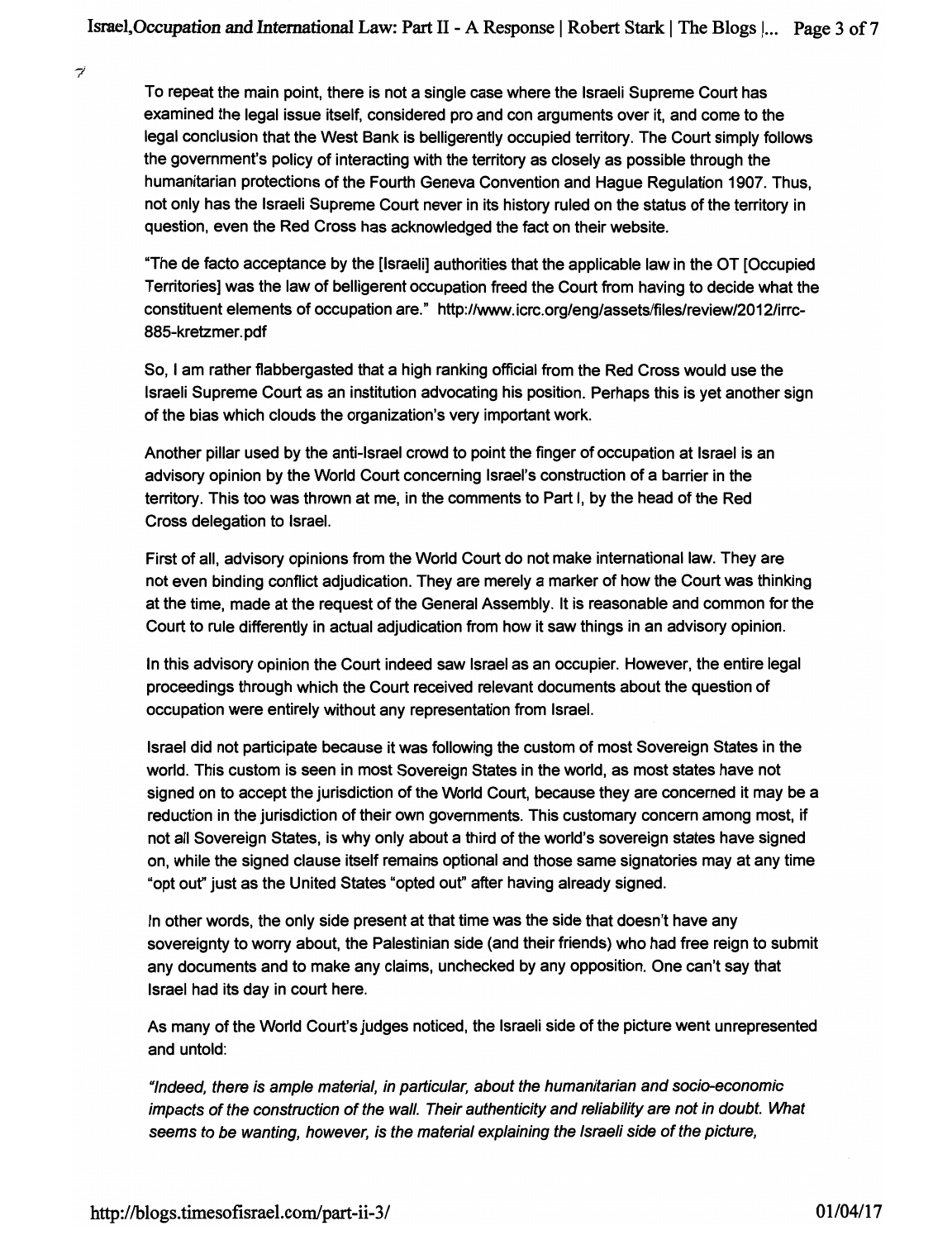*especially in the context of why and how the construction of the wall as it is actually planned and implemented is necessary and appropriate." -Separate Opinion of Judge Owada http://www.icjcij.org/docket/files/131/1691.pdf*

*Imagine a court of law needed to assess your situation, yet you were not present in court to hand relevant documents during the process of assessment. Moreover, your opposition was present to do exactly that. Could you expect a fair and just assessment from the judge if you were not there to make sure the information regarding yourself was accurate, and to defend your positions and correct the falsehoods and exaggerations from the other side? Without being present, you would certainly call any conclusion in that scenario a farce of the law.*

*This advisory opinion is a farce of the law. Sadly, a farce of the law is enough forthe anti-Israel crowd. But most tragically, if not surprisingly, it is apparently enough for the International Committee of the Red Cross. After all, its delegate to Israel cited this very advisory opinion as proof of the Red Cross's accurate assessment of the territory in question.*

*Aside from the Beit Surik case, and the World Court advisory opinion, the head of the Red Cross delegation to Israel also pointed to resolutions of the General Assembly, and Security Council as an appeal to authority for how the Red Cross defines the territory as occupied. It is rather unfortunate the official does not see the difference in nature between his organisation as an impartial and apolitical animal tasked with interpreting humanitarian law and the United Nations' bodies he cited, which are purely political animals, that operate along purely political sensibilities rather than legal rigidities.*

*Of course you'll be able to find a General Assembly resolution condemning Israel for practically anything, its merely a matter of votes. In a numbers game, Israel will rarely if ever win. Its rival, the Arab League, consists of over 20 countries. Meanwhile, the Muslim countries which are natural allies of the Arab League in all matters Israel related, amount to over 50 votes. Each of these countries need ask only one friendly country, each, and they instantly command a majority vote in the General Assembly. And this is even before we factor in their tremendous political sway through oil. This is also how some of the worst human rights violators in the world sit on the human rights council at the United Nations.*

*That a supposedly impartial and high ranking official would seriously point to the General Assembly on any extremely controversial matter relating to Israel, betrays any semblance of impartiality in this conflict.*

*The anti-Israel crowd, and the official from the Red Cross, point to the Security Council as having used the term "Arab Territory" in the past as a defense for the Red Cross to use the phrase "Occupied Palestinian Territory". As in resolution 446, and those that follow it, which states the Security Council sees Israel's presence in the territory as an occupation, condemns settlement building, and establishes a committee to monitor the situation.*

*True, the Security Council commands more integrity than the General Assembly, but it is still a purely political animalwhich operates according to political interests ratherthan any rigid legal views. Like all things political, nothing here is black and white. This is because Security Council Resolutions have their own rules and subtleties that are conveniently ignored by the anti-Israel crowd when they cite the Security Council.*

4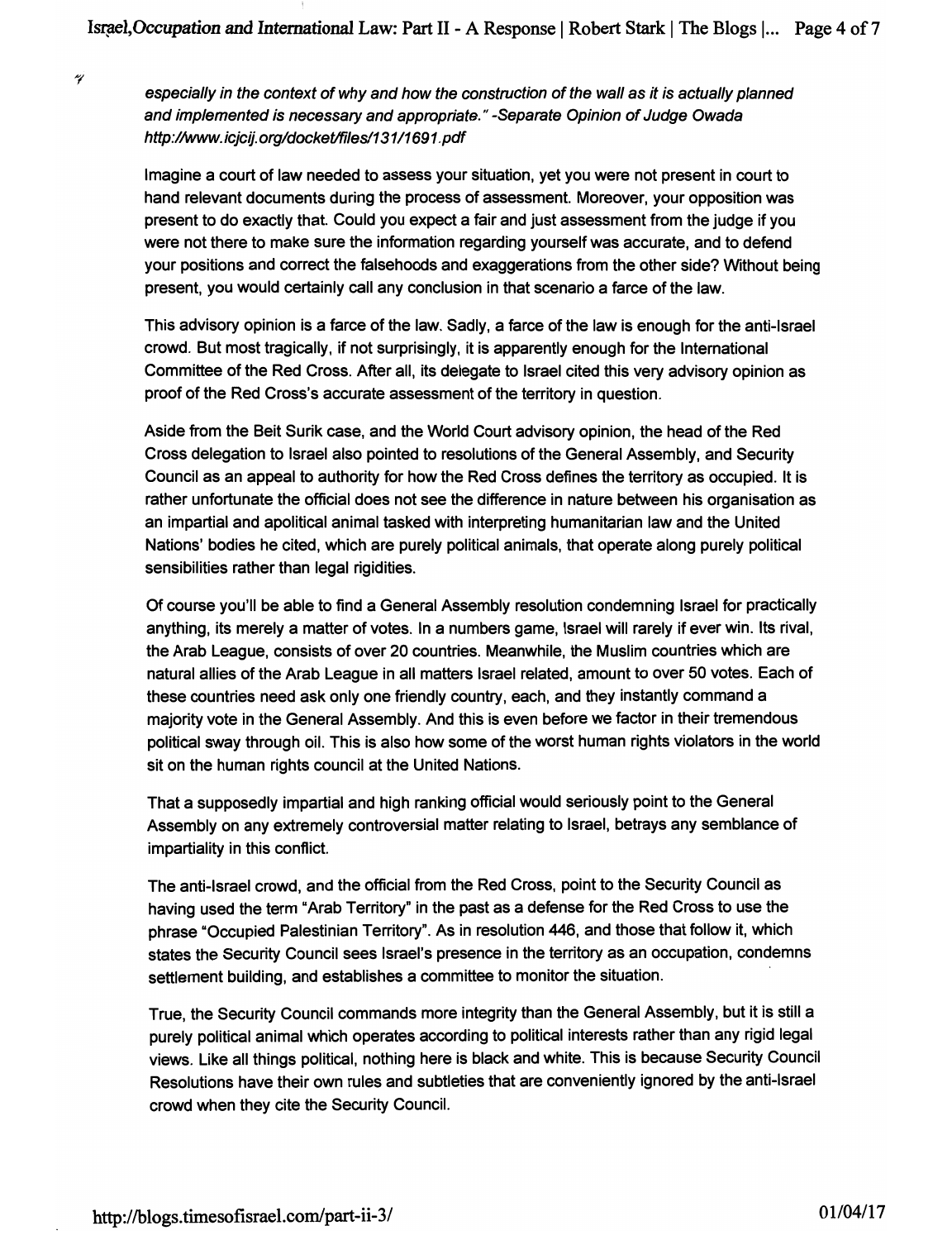*Its important to understand that Security Council resolutions are either filed under Chapter VI of the U.N. Charter, which is a legally non-binding classification under international law, or under chapter VII of the UN charter which is a legally binding classification.*

*"Under Chapter VIthe Security Council can only make non-binding recommendations. However, if the Security Council determines that the continuance ofthe dispute constitutes a threat to the peace, or that the situation involves a breach ofthe peace or act of aggression it can take action under Chapter VII ofthe Charter. Chapter VII gives the Security Council the power to make decisions which are binding on memberstates, once it has determined the existence of a threat to the peace, breach ofthe peace, or act of aggression." - Wilier, Timothy, Taylor & Francis Group. Sourcebook on Public International Law, Cavendish Publishing, 1998, P. 568.*

*Even binding resolutions, like those filed under chapter VII of the UN Charter, are only binding in their command statements rather than any statements made in their background. Moreover, it depends what kind of operative language the Security Council used in its command statements, meaning statements that use operative words like "shall" as opposed to "should", "recommend" as opposed to "demand", etc. As the World Court explained:*

*"It has also been contended that the relevant Security Council resolutions are couched in exhortatory rather than mandatory language and that, therefore, they do not purport to impose any legal duty on any State nor to affect legally any right of any State. The language of a resolution ofthe Security Council should be carefully analysed before a conclusion can be made as to its binding effect. In view ofthe nature ofthe powers underArticle 25, the question whether they have been in fact exercised is to be determined in each case, having regard to the terms of the resolution to be interpreted, the discussions leading to it, the Charter provisions invoked and, in general, all circumstances that might assist in determining the legal consequences ofthe resolution ofthe Security Council" - Legal Consequences For States of the Continued Presence of South Africa in Namibia (South West Africa) Notwithstanding Security Council Resolution 276 (1971), International Court of Justice.*

*Thus Resolution 446, and those resolutions that follow up on it, do not make international law because they fall under either non-binding Chapter VI resolutions (made forthe Security Council to show its opinion at the time without obligating a party) or the clauses concerning "occupation" are in the non-binding background of Chapter Seven resolutions. In some cases, the Security Council left their intention dubious enough so that it is not even clear where some of these relevant resolutions should be filed.*

*Thus the Security Council, being a political body, can say what ever they like in relation to Israel since they have responsibly made sure the statements made wouldn't change the legal situation under international law as the resolutions usually fall under Chapter VI or noncommand statements in Chapter VII. Itwould appear the Security Council wisely left legal issues to the legal realm. Being the political animal that it is, the Security Council made a mess but purposely didn't make anything dirty. Sadly the Red Cross did not catch this subtlety.*

*The Red Cross, being an apolitical organization that is a defacto authority on humanitarian provisions of international law, shouldn't make such political statements especially since such statements have no solid basis in law. It is simply irresponsible.*

Ÿ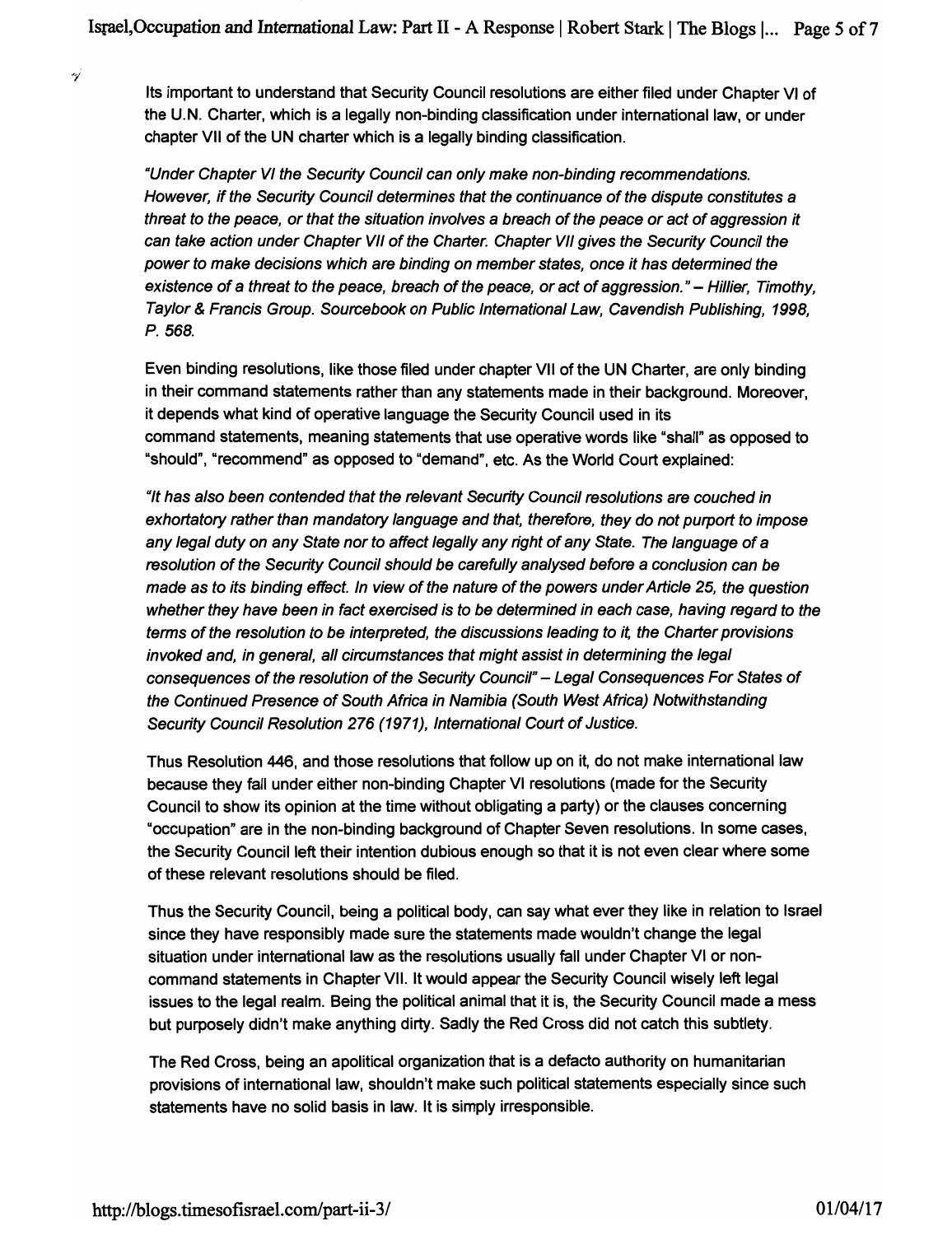The Red Cross official ended with a thought I agree with, that international humanitarian law is misunderstood in the Israel/Palestinian conflict. But then went on to imply that there is really only one way to understand the law involved, the anti-Israel way. It would appear the Red Cross is ignoring or grossly unaware of the many respected jurists of international law who take the very positions I have presented in my previous article. Some of these jurists have spent an enormous part of their lives studying the questions involved here.

Like Jacques Gauthier, after studying the legal status of Jerusalem for 20 years became the foremost expert on the subject, concluded Jerusalem (including East Jerusalem) belongs squarely to Israel. Other distinguished individuals who would argue similarly as I have are:

Judge Schwebel (former President of the World Court):

9

"As between Israel, acting defensively in 1948 and 1967, on the one hand, and her Arab neighbors, acting aggressively, in 1948 and 1967, on the other, Israel has the better title in the territory of what was Palestine, including the whole of Jerusalem." - In "What Weight to Conquest? Aggression, Compliance, and Development", pg. 521-526.

Professor Julius Stone (one of the 20th century's leading authorities on International Law):

"...the West Bank at present held by Israel does not belong to any other State, the Convention would not seem to apply to it at all. This is a technical, though rather decisive, legal point. -ISRAEL AND PALESTINE, Assault on the Law of Nations, By Julius Stone, Discourse 2, Page 177.

Eugene Rostow (Former dean of Yale Law School and co-author of Security Council resolution 242): "The Jewish right of settlement in the area is equivalent in every way to the right of the existing Palestinian population to live there." - Eugene Rostow, New Republic, April 23, 1990

#### *SPONSORED CONTENT*



What's the Most Common Last Name in the United... Ancestry



5 Types of Interactive Marketing (Plus Examples... Ceros



Recommended by

Life (and Death) as a Funeral Home Marketing Agency Ceros